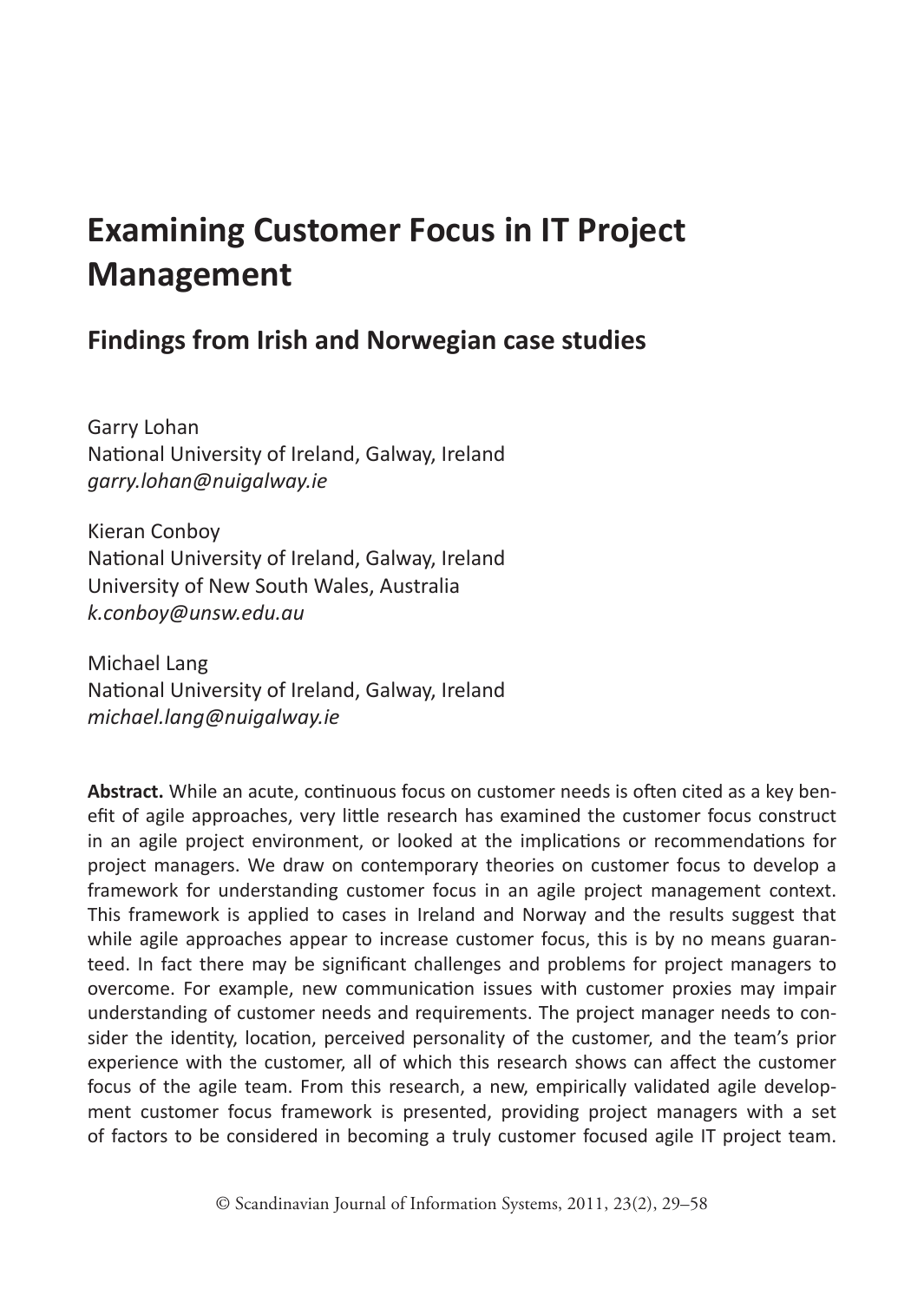Key words: Agile systems development, customer focus, agile project management.

### **1 Introduction**

There is general agreement in contemporary information technology (IT) project management research that a good working relationship with the customer is key to achieving project success (Beath and Orlikowski 1994). Yet, despite a number of efforts at better understanding this relationship, the interaction between customers and the development team remains a particular challenge for software development managers (Pikkarainen et al. 2008). IT project managers face many difficulties in determining how best to facilitate and manage customer participation to increase customer satisfaction (Keil and Carmel 1995; Lees 1987).

In an effort to help address this issue, agile project management (APM) principles and methods such as the agile manifesto (Agile Alliance 2001) and Scrum (Schwaber and Beedle 2002) were introduced. The manifesto stresses the importance of customer collaboration and satisfying customer needs with the first principle stating that: "our highest priority is to satisfy the customer through early and continuous delivery of valuable software" (Agile Alliance 2001). Focusing on satisfying customers is one of the key drivers behind the entire agile movement (Agile Alliance 2001; Highsmith 2004; Shalloway et al. 2009). Yet, while there is evidence to suggest that 65%-90% of software development teams use agile systems development (ASD) methods to some degree (Ambler 2007; Version-One 2009), it is surprising to note that the concept of customer focus is not well developed, nor has it been rigorously studied within the APM field.

Studies within the fields of information systems development (ISD), management, and marketing have shown that customer focus is a polymorphous, multidimensional concept, with many contributing sub-constructs (Ahire et al. 1996; Gulati and Oldroyd 2005; Mohr-Jackson 1991; Parzinger and Nath 2000; Sousa 2003), yet studies in APM generally tend to focus on one aspect of the customer-team relationship. For example, studies have explored customer communication (Korkala et al. 2009), customer satisfaction (Mann and Maurer 2005), customer involvement (Kautz 2009) and interaction between the customer and the development team (Hanssen and Fægri 2006; Martin et al. 2009). While these studies are valuable, customer focus involves more than any one aspect of the customer – team relationship. Given that satisfying the customer is a fundamental goal of ISD, it is not surprising that previous researchers within ISD have called for more of a focus on the integration of the customer focus construct as viewed from a marketing or management perspective and as viewed from an ISD perspective (Albert et al. 2004; Stylianou et al. 1997). The management and marketing literature shows that customer focus involves activities, practices and processes that have, until now, been overlooked in the APM literature (Dybå and Dingsøyr 2008). This current paucity of research within the APM field results in a fragmented understanding of how APM contributes to an increased customer focus. Indeed, many reports and claims within the field are anecdotal and do not provide much specific guidance in this regard (Abrahamsson et al. 2009; Conboy 2009). Given the importance of the customer in ASD, we feel that there is a need for more rigorous research within APM on the customer focus construct. To address this gap in the APM literature, we developed a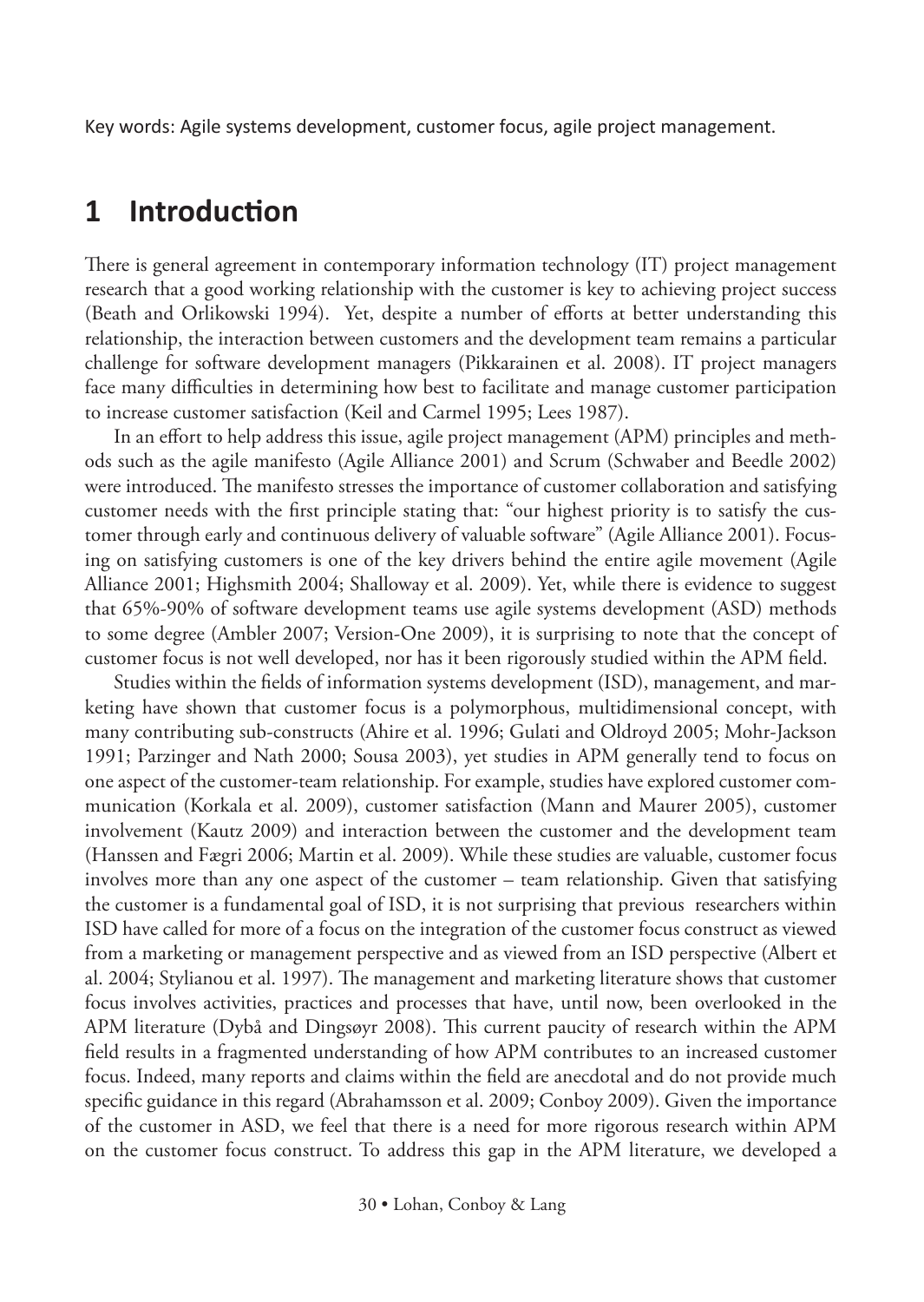customer focus framework and used it to examine the customer focus practices of seven ASD project teams within two case sites. For this research, we define customer focus as the degree to which an agile team focuses its activities, practices and processes on achieving value for their customer. Specifically, the objectives of this research are to:

- 1. identify broader customer focus dimensions for use in an ASD environment;
- 2. develop and test a framework for the evaluation of customer focus in ASD; and
- 3. develop an understanding of how ASD teams achieve a customer focus.

This research makes a valuable contribution in three principal ways. Firstly, it draws on literature from disciplines outside IT project management, where the concept and theories of customer focus are more established and well grounded, and applies this more established literature base to the IT domain. Secondly, it provides detailed insights for IT project managers who wish to gain a better understanding of the practices and factors impacting and contributing to customer focus. Finally, it begins to fill the gap in the APM literature on the customer focus construct by providing a more holistic view incorporating different interwoven dimensions.

The next section of this paper outlines the theoretical development of the customer focus construct and introduces the conceptual framework. Section three introduces the research sites and research methodology. Section four highlights the findings. Section five is a discussion with a revised framework and finally section six concludes with implications for both industry and research.

# **2 Theoretical development**

To begin, we must clarify what is meant by "customer" in the sense that it is used in this paper. "Customer" and "end user" are terms often used interchangeably in the IS literature and in many studies the end user has become synonymous with the customer. For the purposes of this research we use the term "customer" to include customer proxies or product owners representing the customer and to mean the entity or representative of that entity that ordered or paid for the product. The customer is not necessarily the end user. A customer in an ISD project may have many roles. They may be a user or may depend on the output of the system. They may prepare input for a system, they may decide on the need for a system, or approve the purchase of a system. In this respect the customer is a larger term than a user.

Customer focus is a multi dimensional construct that has its origins in the management and marketing disciplines (Gulati and Oldroyd 2005; Kumar et al. 2008; Mohr-Jackson 1991; Sousa 2003). The concept can be traced back to the management literature of the 1950s when Drucker (1954) argued that customer focus should be the main strategic aim of any organization and that the customer should be the main reason for the existence of the organization. Others have subsequently extended upon this core idea creating what is now known as the marketing concept (Kohli and Jaworski 1990; Narver and Slater 1990) and a widespread belief that customer relationship activity is an essential part of everyday management practice (Coltman 2007). Customer focus is arguably more important in today's operating environments where having a customer focus is regarded as being vital to success in the modern market place (Baldrige 2010; Day 2003;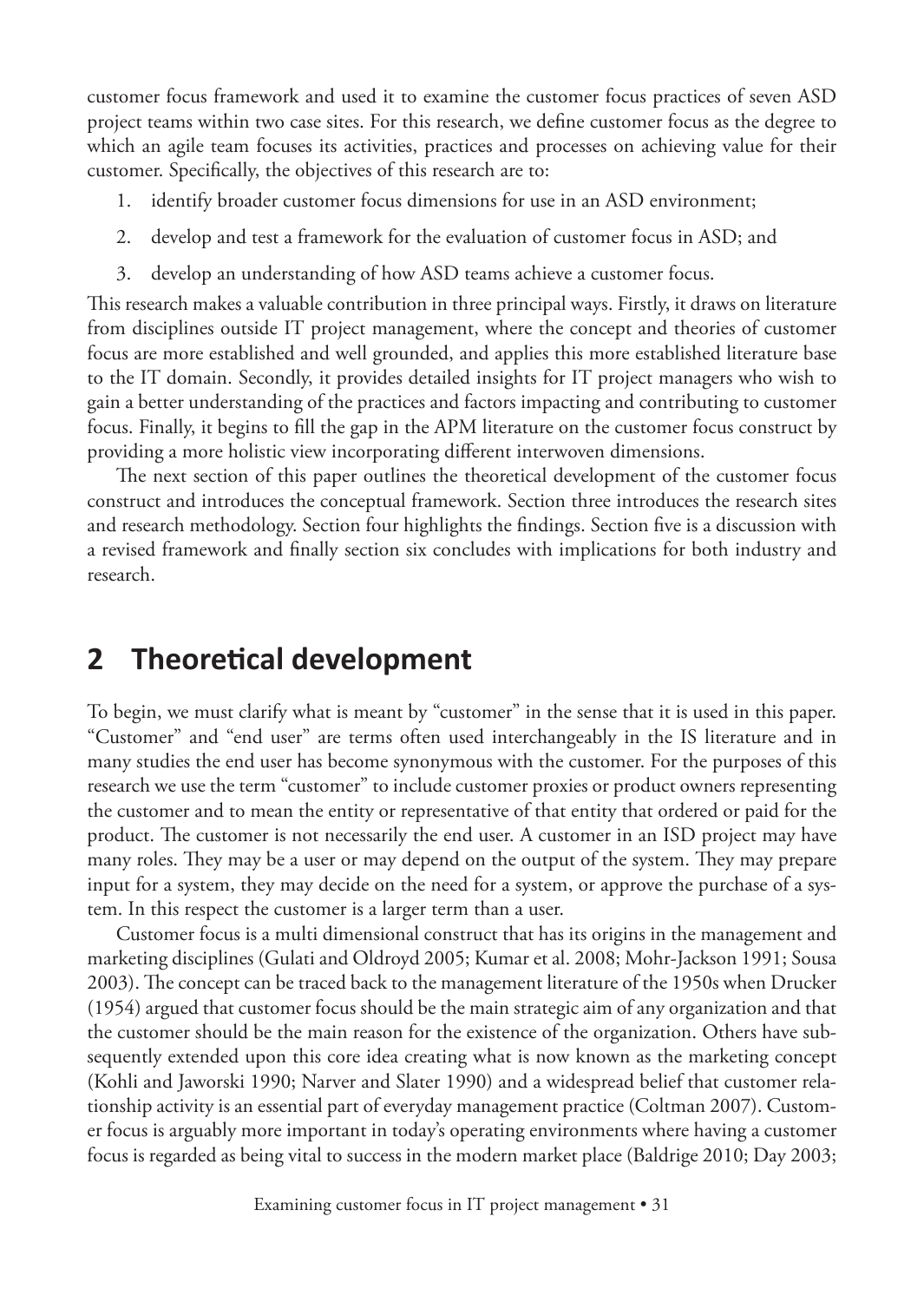EFQM 2010; Mohr-Jackson 1991; Shah et al. 2006). Yet, despite the importance attached to customer focus, there remains some confusion surrounding the construct. Managers and executives are still unsure about what it means to be customer focused and how to become customer focused (Appiah-Adu and Singh 1998; Day 2003; Gulati and Oldroyd 2005; Seybold 2001).

While the literature and theoretical grounding of the customer focus construct is relatively new and quite sparse in APM literature, to develop our research framework we can draw on insights from management and marketing, where the concept of the customer is more mature. There is a long tradition of considering ISD from the perspective of management and marketing and applying insights, theories and frameworks from these reference disciplines to examine and understand ISD issues (Albert et al. 2004; Slaughter et al. 2006). We began our literature review using key search words such as *customer centric* and *customer focus* within the fields of management and marketing. We found that studies within these fields use various sub-constructs when measuring customer focus. Mohr-Jackson (1991) conducted over 50 interviews with corporate executives and found that customer focus was achieved through knowledge of the customer, their requirements and their current and future needs. Sousa (2003) found that customer focus practices are contingent on an organization's strategy and recommends that individual practices are closely aligned to form a single coherent customer focus practice. The study used the subconstructs: customer relationships, customer involvement, customer knowledge, and customer feedback to measure customer focus. Gulati (2007) found that coordination, cooperation, capability development and connection with the customer leads to customer focus. Kumar et al. (2008) found that a customer focused sales campaign significantly increased profits and return on investment. They used the knowledge of the customers' needs as a measure of the customer focus of the sales team. Customer focus sub-constructs used in these studies are all incorporated into the broad constructs within the conceptual framework for this study, and will be discussed in more detail in the relevant section.

Previous studies in IT project management research have drawn on these management and marketing insights and identify several individual streams of research that form the sub-constructs of the customer focus construct. Ravichadran and Rai (1999) developed a customer focus construct as part of a total quality management (TQM) framework for ISD. Based on a study of 123 respondents they found support for the validity and reliability of using three scales to measure customer focus, namely: (1) active participation in determining system requirements, (2) identifying input needs in developing test plans, and (3) identifying output needs in developing test plans. Parzinger and Nath (2000) collected data from 247 software development sites and determined that customer focus involves actively seeking customer inputs to determine requirements, increased employee interaction and personal contact with customers, and customer involvement in the product design. Issac et al. (2004) conducted a review of the manufacturing, software and service industry literature and held discussions with software professionals, thereby arriving at the view that customer focus involves: receiving feedback as the basis of quality improvement, customer involvement in various stages of the project, and satisfying the explicit, implicit and delighting needs of the customer.

Our literature review shows that there is no widely accepted customer focus model. Different sub-constructs are used in different contexts within management, marketing and ISD. The conceptual framework for this study was developed by amalgamating different uses to develop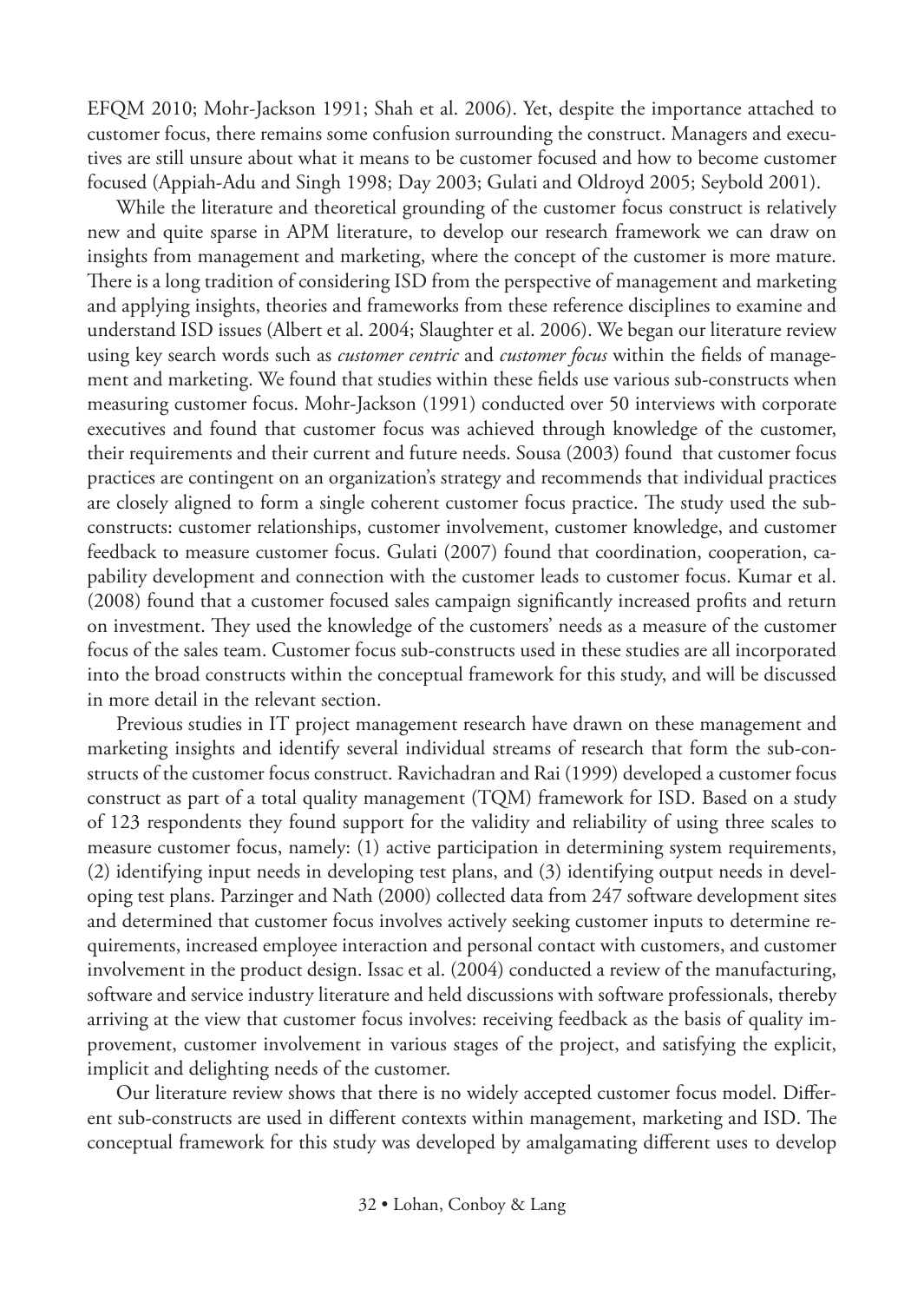

Figure 1: Conceptual framework

four reasonably distinct sub-constructs that cover all uses discovered during the literature review (see Figure 1).

We do not claim that these are the only contributors to customer focus as it is somewhat unclear what role contextual and external factors have to play (Lin and Shao 2000). For example Gulati's (2007) findings that employee empowerment and employee capability will impact the customer focus of a team concur with Sousa's (2003) findings which show that customer focus is contingent on organizational strategy. However, for this study our concentration is on the customer focus practices of ASD teams. While organizational strategy can influence customer focus (e.g. how much emphasis does the organization place on customer focus? How empowered are the employees? What calibre of employees is employed by the organization?), organizational strategy is an area the ASD team has limited control over and examining its impact on customer focus is outside the scope of our research.

The conceptual framework developed is used to guide our data collection and aid in the analysis of the findings. The four major sub-constructs are now discussed in more detail, firstly showing how they have previously been used within the management, marketing and ISD literature, and secondly how they relate to ASD.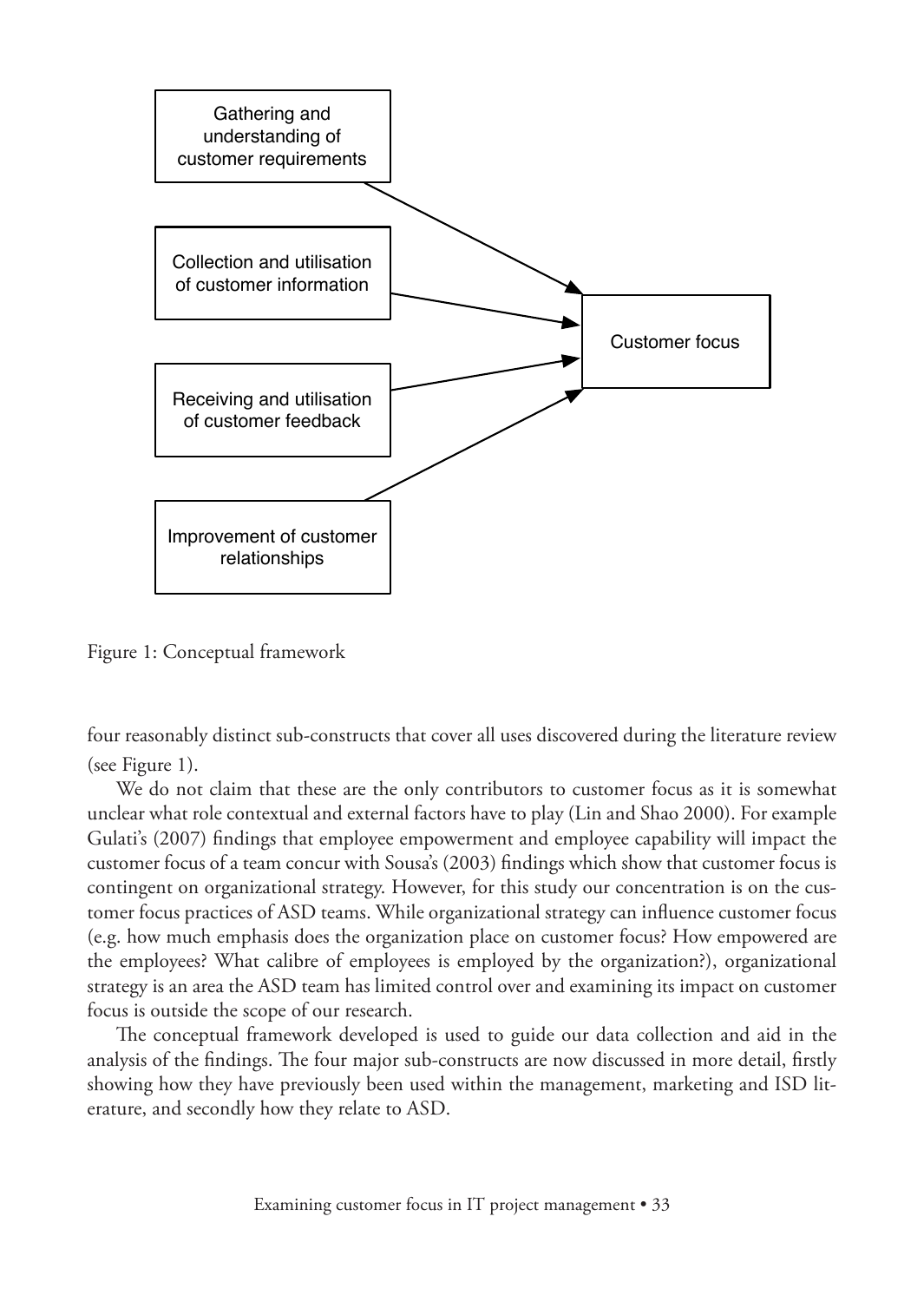#### **2.1 Gathering and understanding of customer requirements**

The first stream of research leading to customer focus is the gathering and understanding of customer requirements. Requirements definition is a critical activity in software development, but getting customer requirements "right" is difficult. As famously articulated by Brooks (1987), "The hardest single part of building a software system is deciding precisely what to build. No other part of the conceptual work is as difficult as establishing the detailed technical requirements ... No other part of the work so cripples the resulting system if done wrong". There are numerous technologies and techniques used to elicit and analyse customer requirements (Jwo and Cheng 2010). Dieste et al. (2008) conducted a systematic literature review and found 43 different requirements elicitation techniques used in both ISD and marketing. They found that unstructured interviews are the primary technique for gathering and understanding requirements. They use unstructured interviews to mean any kind of unstructured interaction between the developers and the customer. Ovaska et al. (2005) conducted an in-depth study on a large e-commerce platform project. They found that understanding requirements required continuous negotiation among project participants as shifts in attitude and expectations of the systems changed. Neil and Laplante (2003) conducted a survey of 194 industrial practitioners and found that 50% of respondents used scenarios or use cases to elicit requirements. Their findings contradict Dieste et al. somewhat but they did find that interviews and informal interaction are also a key technique in understanding customer requirements. They also found that 52% of respondents believed that their organization did not do enough requirements engineering.

Agile methods rely heavily on inputs from the customer rather than having a predefined set of requirements (Beck and Andres 2005; Highsmith 2004). Agile requirement practices typically involve stakeholders writing simple user stories describing the user's requirement (Maiden and Jones 2010). The agile teams are expected to work closely with the customer to gather ongoing requirements throughout the project duration, obtaining timely feedback and information. However, customers' insufficient knowledge of the requirements due to the complexity and size of the system poses significant challenges (Cao et al. 2009; Ovaska et al. 2005). These challenges are even more pronounced when customers are not available or not willing to commit to the project (Fitzgerald et al. 2006). There is some concern about agile requirements gathering practices supporting some activities at the expense of others. For example, Cao and Ramesh (2008) found that agile requirements engineering practices resulted in inappropriate architecture, and that agile projects neglected important non-functional requirements related to performance and security. Still, agile techniques used to gather and understand changing customer requirements results in improved understanding of customer needs and the ability to adapt to the evolving needs of today's dynamic environment (Lee and Xia 2005). Although there are practices, approaches and techniques used for requirement gathering and understanding in ISD, little empirical data exists and researchers have called for more research into differing techniques in use in different contexts (Jwo and Cheng 2010; Neill and Laplante 2003).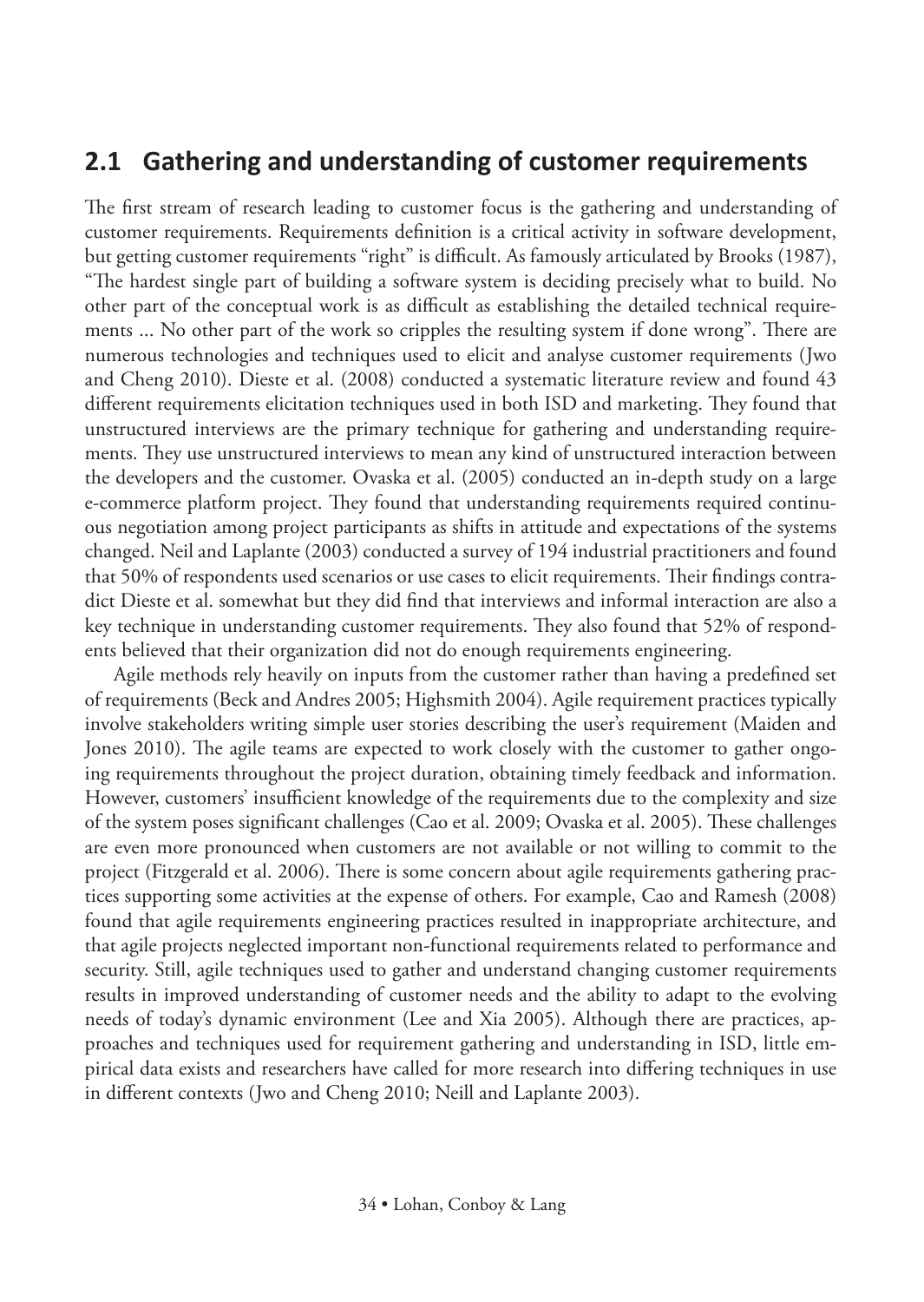#### **2.2 Collection and utilization of customer information**

The second stream of research viewed as a major contributor to customer focus is the collection and utilization of customer information. The management, marketing and customer relationship manager (CRM) literature place great emphasis on collecting and using customer information. For example, Coltman (2007) conducted field interviews and surveyed 91 executives and found that successful organizations collected information and proactively focused on unarticulated or latent customer needs. Collecting customer information is distinct from customer requirements in that customer information may consist of data not explicitly expressed by the customer during the requirements gathering phase. For example, having information on the customer's cultural norms may shed insight into the customer's latent or unarticulated needs (Coltman 2007; Deshpande et al. 1993). Gulati and Oldroyd (2005) suggest a four-stage process for understanding customer needs. The first stage is the identification and collection of information on customers. This is then consolidated and analysed to gain an insight into customers from past behaviour (Liang and Tanniru 2006). This insight is then used to develop a likely understanding of future behaviour which is used to provide more efficient responses to customer needs. To achieve the level of coordination and cooperation required from a customer focused organization, the correct structural mechanisms, processes, and incentives need to be in place. These will allow employees to focus on the customer by harmonizing information and activities across units, and by encouraging people in all parts of the company to work together in the interest of customer needs. Gulati (2007) found that successful organizations had specific, centrally located, customer knowledge repositories which different teams could use to collect customer information. These knowledge repositories are central to sharing customer knowledge, which is critical in utilizing the cognitive resources within a team (Srivastava et al. 2006).

Collecting information on the customer is also recommended in ISD and Zultner (1993) suggests that having customer information will help the team understand the customer's problems and opportunities, and develop high value software from the customer's perspective. While early and continuous interaction with the customer is emphasized in ASD, little research exists regarding the collection of customer information prior to the start of the development process. ASD teams are expected to interact with the customer from the first day of the process and deliver a working part of the system as soon as possible (Schwaber 2004).

#### **2.3 Receiving and utilization of customer feedback**

The third stream of research contributing to understanding customer focus is the receiving and utilization of customer feedback. This is distinctive from the other streams in that feedback is received from the customer into the product development process as opposed to simply at the start. Feedback is used for training if required and to improve processes where needed. Gulati (2007) calls this "capability development", and it is a means of ensuring that an organization has enough people that have the skills to deliver customer-focused solutions and also has the correct processes in place to deliver those solutions. Bragge and Merisalo-Rantanen (2009) emphasize the importance of customer feedback to improving products and processes. Feedback systems should capture both formal and informal complaints as well as hidden needs and novel ideas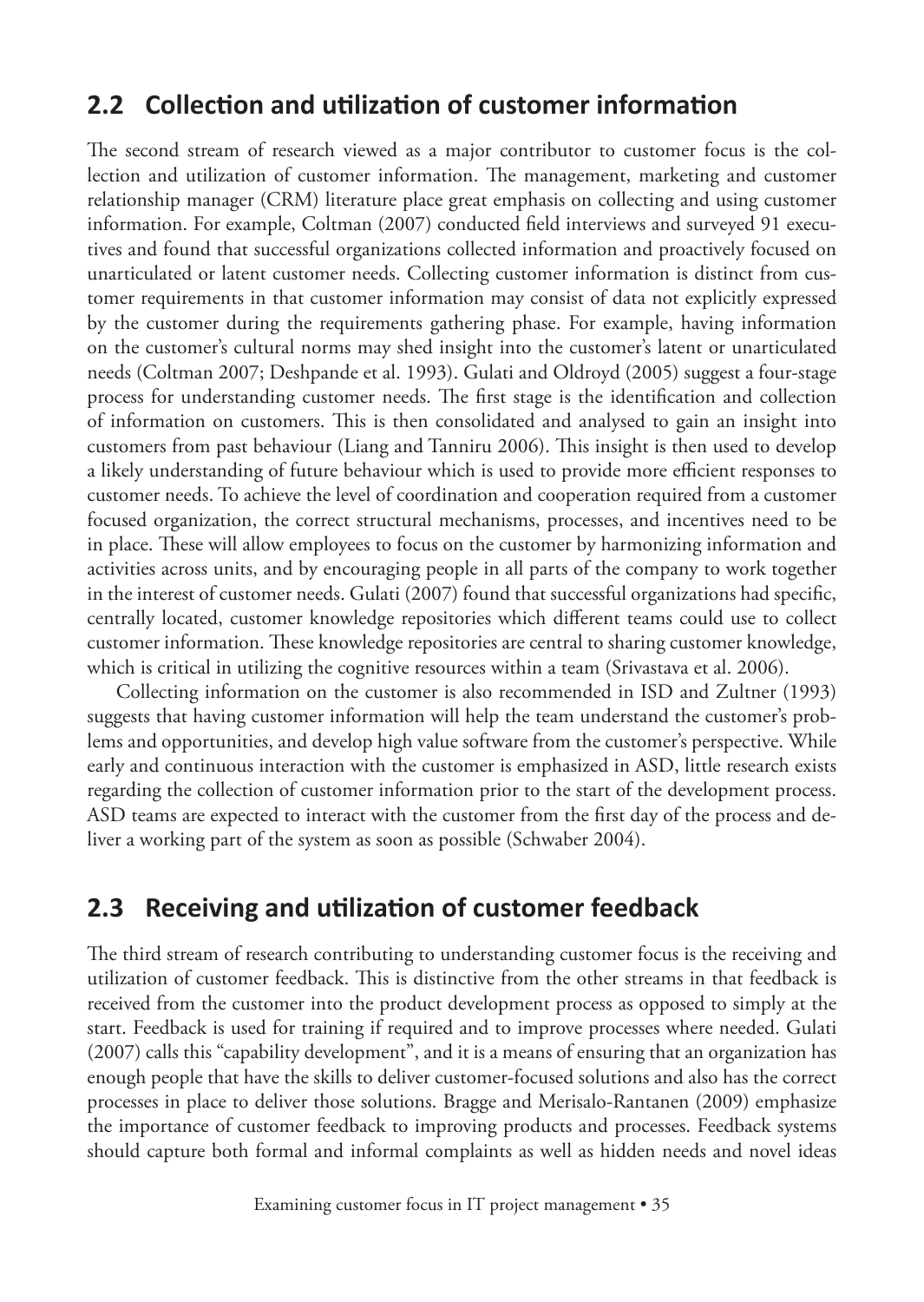(Fundin and Bergman 2003). Teams can actively solicit feedback from specific customers, they can passively solicit feedback from customers in general or they can receive unsolicited feedback, all of which are useful in identifying ideas for improvement (Fundin and Bergman 2003; Sampson 1996; 1998).

Gathering feedback is easier in ASD than in other traditional development methods or in other fields such as manufacturing because in ASD customer feedback is continuously received through reviews and retrospectives. Constant and timely feedback is critical in ASD (Chamberlain et al. 2006; Lindvall et al. 2004). However, gathering customer feedback is not useful unless the results are made available to functional areas of the organization (Ahire et al. 1996). In an ASD team, feedback can be communicated to team members through a number of mechanisms such as daily scrums, planning meetings, iteration retrospectives and reviews, as well as ongoing meetings and conversations with customers and other stakeholders (Moe et al. 2010). Bragge and Merisalo-Rantanen's action research study on web-based information systems highlights the need to motivate customers to provide quality feedback. They discuss the difficulties with mandatory customer participation in providing feedback, highlighting the need for customers to be involved and motivated to provide feedback. They also call for more research into the difficult problem of acquiring quality feedback in different ISD contexts.

#### **2.4 Improvement of customer relationships**

The fourth stream of research contributing to customer focus is the improvement of customer relationships. Developing relationships is different from the other three sub-constructs of the customer focus framework in that relationships are developed on a human level and involve the dealings and feelings between people (Collins 2005). The management literature suggests that to improve relationships customers should be involved in the product design process and be an integral part of the development process, influencing the way the system is conceived, developed and disseminated (Liang and Tanniru 2006; Parzinger and Nath 2000; Sousa 2003). This involves cultivating customer relationships through direct customer contact, with face-to-face communication seen as the optimum communication type for ASD (Pikkarainen et al. 2008). Having the customer involved from project initiation through prototyping, implementation and reviews and being kept aware of the project status throughout the development process is argued to lead to better systems (Balka 2010; Kyng 2010; Tiwana and Keil 2006). Molokken-Ostvold and Furulund (2007) studied 18 ASD projects and found that daily communication between the developers and the customers leads to less effort over-runs. Other studies have found that the customer or their representatives play an informative, consultative and participative role in ASD (Hanssen and Fægri 2006; Kautz 2009; Misra et al. 2009; Svensson and Host 2005).

However, customer involvement alone does not ensure a successful project (Jokela and Abrahamsson 2004) and the issue is the effectiveness of the mechanisms through which customers are engaged with and involved in the development of the system (Wagner and Majchrzak 2007). Previous studies have pointed out that a distinction must be made between participation and involvement. Ives and Olsen (1984) show that involvement is influenced by the characteristics or personality of the customer. Barki and Hartwick (1994) agree that personality influences customer involvement and they separate involvement (the belief that the new system is both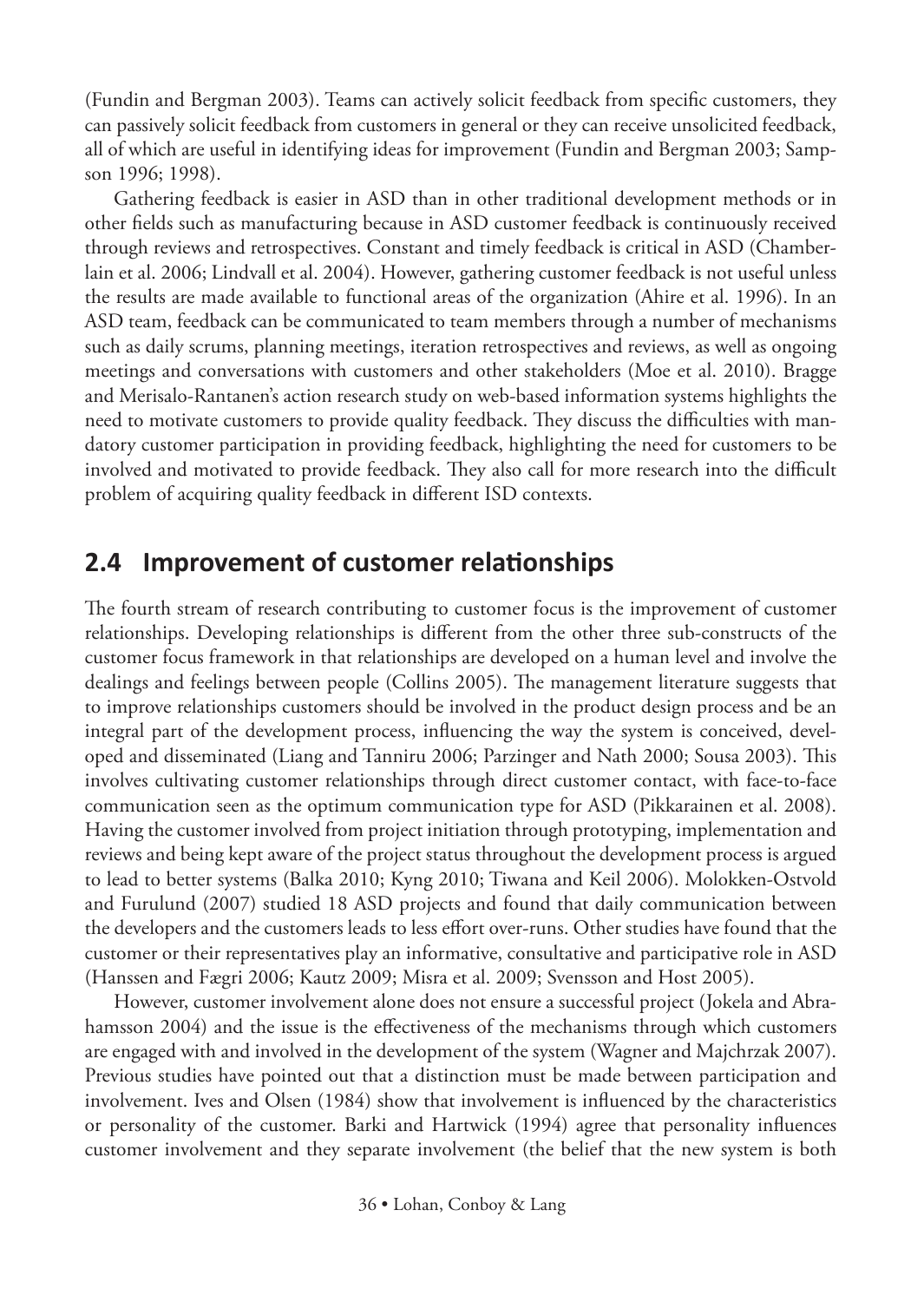important and personally relevant) from attitude (a psychological state reflecting the affective or evaluative feelings concerning a new system) and participation (a set of behaviours or activities performed by the customer). Grimstad et al. (2006) found that the availability of competent customers and capable decision makers are important ASD success factors. The short iteration cycles in ASD increase the customer's awareness of a project's status allowing for regular prioritization of requirements and continuous feedback to the development team.

Table 1 provides a summary of these four streams of literature that contribute to the customer focus construct.

| <b>Customer Focus</b>                                         |                                                                     |                                                                                                                                                                                                                                                                                                   |  |
|---------------------------------------------------------------|---------------------------------------------------------------------|---------------------------------------------------------------------------------------------------------------------------------------------------------------------------------------------------------------------------------------------------------------------------------------------------|--|
| Sub-Construct                                                 | Supporting                                                          | Description                                                                                                                                                                                                                                                                                       |  |
|                                                               | Literature                                                          |                                                                                                                                                                                                                                                                                                   |  |
| Gathering and<br>Understanding<br>of Customer<br>Requirements | (Beck 2005;<br>Highsmith 2004; Lee<br>and Xia 2005)                 | Customer requirements are received in a timely manner;<br>Teams receive sufficient and high quality customer<br>requirements.                                                                                                                                                                     |  |
| Collection and<br>Utilization<br>of Customer<br>Information   | (Gulati 2007; Sousa<br>2003; Zultner 1993)                          | Information is collected on customer needs; Analysed<br>information is available to the team; Forward looking<br>information on customer needs is available; Teams have<br>incentives to share customer knowledge; Mechanisms<br>exist to disseminate knowledge and respond to customer<br>needs. |  |
| Receiving and<br>Utilization of<br>Customer Feedback 1        | (Ahire et.al. 1996;<br>Gulati, 2007;<br>Parzinger and Nath<br>2000) | Teams receive customer feedback; Customer complaint<br>information is available to teams; Feedback is used<br>to train team members; Feedback is used to improve<br>processes.                                                                                                                    |  |
| Improvement<br>of Customer<br>Relationships                   | (Kautz 2009; Sousa<br>2003; Svensson and<br>Host 2005)              | Customers are involved in the development process;<br>Direct customer contact takes place in the form of<br>meetings and on-site visits; Customers are constantly<br>aware of the status of the project.                                                                                          |  |

Table 1: Key customer focus practices

# **3 Research methodology**

Case studies are seen as a very suitable approach when conducting exploratory research in a natural setting (Benbasat et al. 1987; Miles and Huberman 1994). We chose a case study methodology for this reason, and by studying the teams in their natural environment we gained a deeper insight and understanding of the customer focus of ASD teams. We used what Yin (2009) calls a two-case embedded design. Using two cases resulted in more powerful analytical conclusions than would have come from using a single case alone. A two-case design allows for replication logic; that is, the analytical conclusions from both cases can be compared to produce more robust conclusions.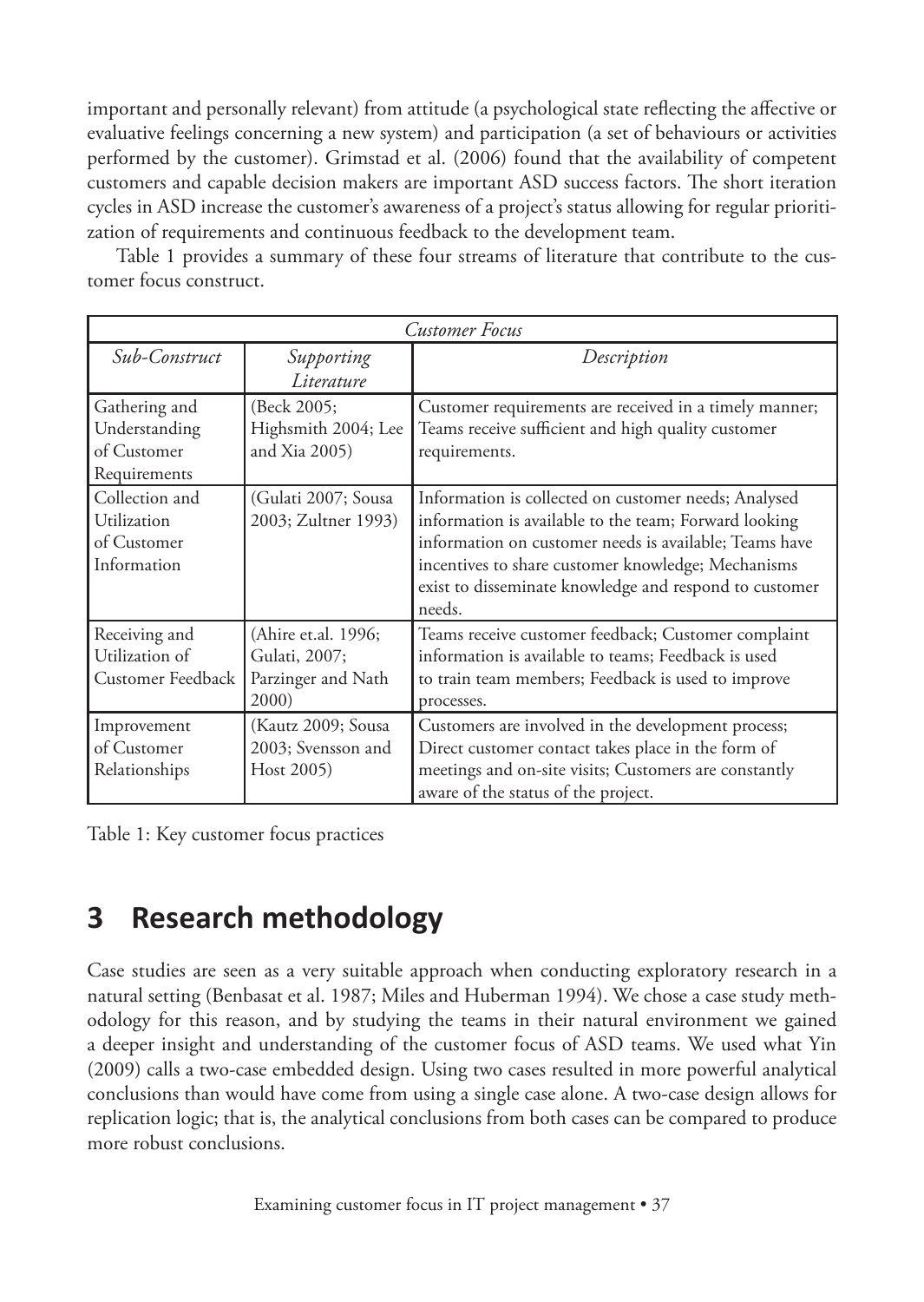# **3.1 Site selection**

We used what Miles and Huberman (1994) call a comparable case selection strategy. In selecting the potential case sites for this study we outlined a set of criteria that had to be met:

- The Scrum methodology and all underlying practices must be used. Scrum was chosen because the methodology has a managerial focus and is well suited to research on APM issues. While methods are often distributed and communicated in different ways (such as through manuals, research papers, consulting, mentoring, etc.), in the interests of consistency this study refers to the version of Scrum as documented in Schwaber and Beedle (2001).
- Projects with significant, ongoing customer involvement were required given the nature of the study. In many cases a customer is disengaged, simulated or entirely non-existent, so we were conscious of the need to avoid such situations.
- Significant, in-depth access to both developers and team leaders was required. ASD encourages self-managing teams and we wanted to ensure that we met interviewees that represented the entire team's customer focus.

From a list of potential sites we chose two case sites that satisfied the criteria and were the most enthusiastic about participating in our research.

Case A is a large multinational operating in the financial services sector. Their ISD division in Ireland had implemented the Scrum methodology within the past three years and their Scrum teams built customized software applications for internal clients. The organization offered us access to all relevant and required information which Yin (2003) argues is crucial to doing good case study research.

Case B is a large multinational operating in the oil and gas sector. Their ISD division, located in Norway, had implemented the Scrum methodology within the past three years and also developed customized software solutions for internal clients. As with case site A, the organization offered us access to all relevant and required information.

# **3.2 Data collection**

Data were collected over a one year period from February 2009 to February 2010. The researchers were given excellent access to all teams involved in the study. The team leaders gave guided tours of the facilities within the sites, including offices, conference rooms, meeting rooms and work areas. The researchers attended daily team meetings, iteration sessions and training sessions.

To establish the reliability and validity of the case study evidence we followed the three principles of data collection outlined by Yin (2003):

• *Use multiple sources of evidence:* Data was collected through on-site observation at iteration meetings, training sessions and daily scrums. Data was also collected through a review of documentation, workshops, on-site observation at iteration meetings and daily scrums, formal interviews, and a continuous dialogue that was established with key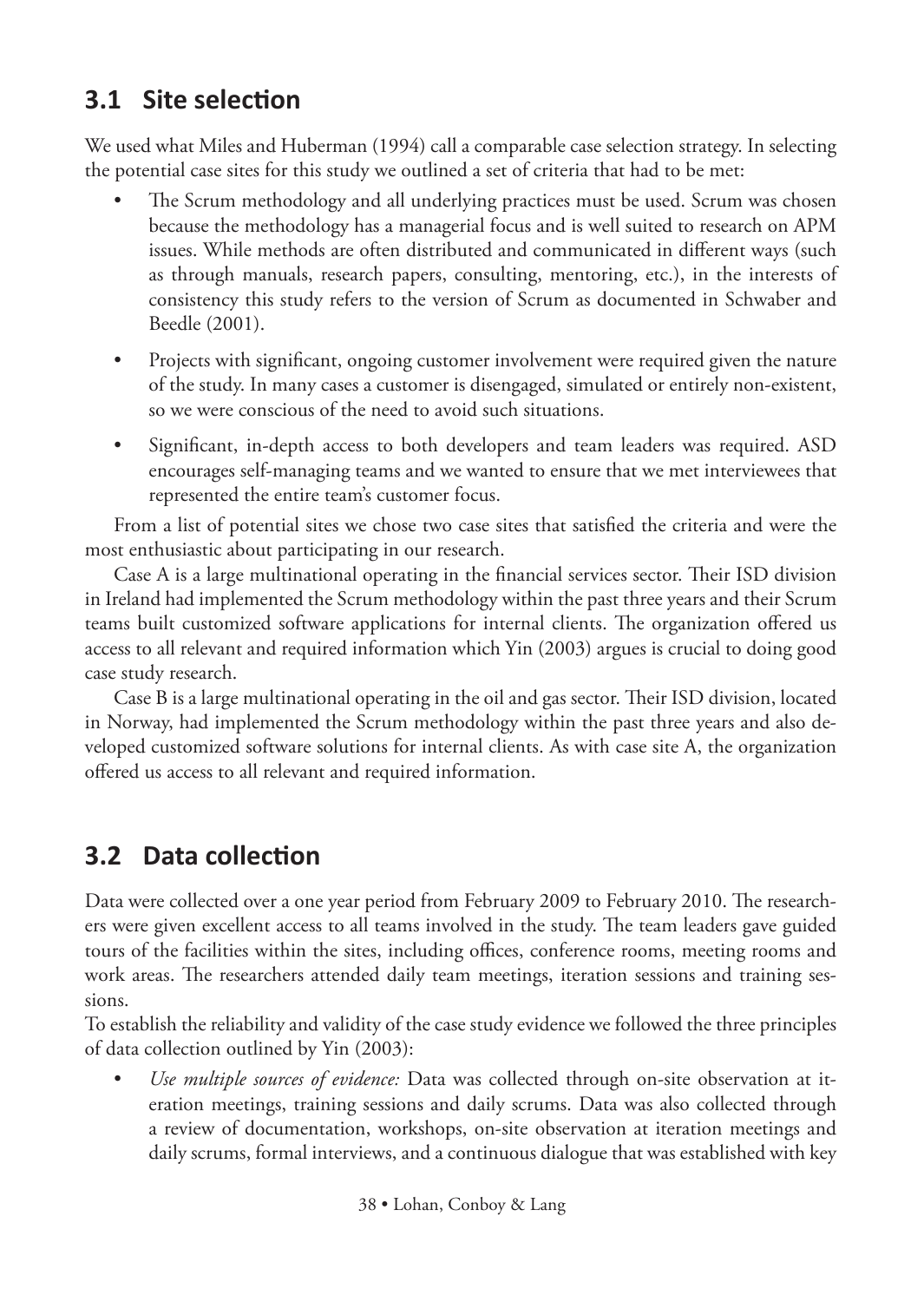informants through emails, phone calls, site visits and conference meetings. In total 19 formal interviews were conducted (Table 2). In case site A, three different Scrum projects were studied and 18 site visits were conducted. In case site B, four Scrum projects were studied. Due to the time and financial costs involved with site visits, the formal interviews were carried out during the course of one month (October 2009).

- *Create a case study database:* All formal interview transcripts were recorded, transcribed and imported into QSR NVivo for coding. Notes taken during each interview, documents, interview protocols and narratives were all stored in this NVivo database.
- *Maintain a chain of evidence:* A clear link was established between each step of the process. The case study objective was linked to the interview protocol questions, which are linked to the evidential sources in the NVivo database, which are in turn linked to the case study reports provided to the participating organizations and finally to the findings discussed in this paper.

| <b>Project Description</b>                         | Customer                                                                                 | Number of Interviews<br>and Organizational<br>Roles Represented | Average<br>Interview<br>Time |  |
|----------------------------------------------------|------------------------------------------------------------------------------------------|-----------------------------------------------------------------|------------------------------|--|
|                                                    | Ireland (Case A)                                                                         |                                                                 |                              |  |
| A) Back-end to mid-tier<br>web service             | A technology group building on<br>top of the team's technology                           | 1 project manager and 2<br>team members                         | 43 Mins                      |  |
| B) Customized project<br>management tool           | Proxy customer group<br>representing 20 business unit<br>project management offices      | 1 project manager and 2<br>team members                         | 56 Mins                      |  |
| C) Trading system<br>maintenance application       | A senior developer team                                                                  | 1 project manager and 2<br>team members                         | 40 Mins                      |  |
|                                                    | Norway (Case B)                                                                          |                                                                 |                              |  |
| D) Secure collaboration<br>technology platform     | 3 organizational departments<br>each represented by a product<br>owner                   | 1 project manager and 2<br>team members                         | 1 Hour                       |  |
| E) Organization's<br>Intranet                      | Communications department<br>representing the entire<br>organization                     | 1 project manager and 1<br>team member                          | 58 Mins                      |  |
| F) Organizational<br>services provider<br>platform | Global business services<br>department represented by a<br>defined set of product owners | 1 project manager and 1<br>Scrum master                         | 44 Mins                      |  |
| G) Financial accounting<br>system                  | Product owners representing<br>organizational areas                                      | 1 project manager, 1<br>scrum master and 1 team<br>member       | 64 Mins                      |  |

Table 2: Interviewees profile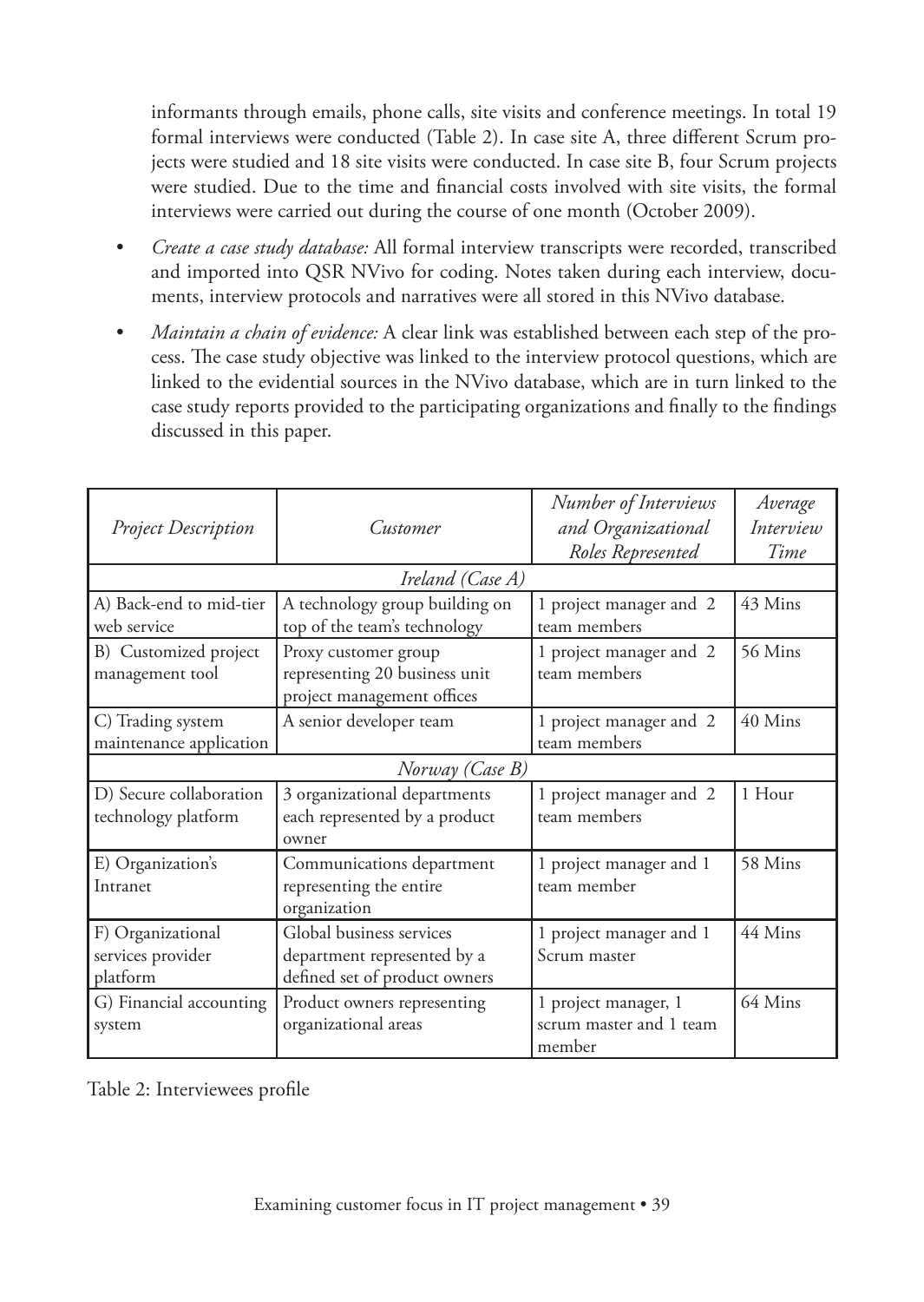#### **3.3 Data analysis**

Codes are tags or labels for assigning units of meaning and are useful in providing structure to the data collected and for analyzing the data (Miles and Huberman 1994; Rubin and Rubin 2005; Stake 1995; Wengraf 2001). Data was initially coded around the four sub-constructs of the conceptual framework (Gathering and understanding of customer requirements; Collection and utilization of customer information; Receiving and utilization of customer feedback; Improvement of customer relationships) which provided a list of "seed categories" (Miles and Huberman 1994). As suggested by Silverman (2005, pp. 152) data analysis began as soon as the first interviews were conducted. Interviews were transcribed as soon as possible after the interview took place. Notes taken at each interview describing the interview setting and observations made by the researcher during interviews were reviewed and attached to the interview transcripts. New questions arose which were discussed and documented. Each case was revisited to see if the data confirmed the proposed relationship, and if they did, to use the cases to improve understanding of the underlying dynamics.

As suggested by Miles and Huberman (1994) and Yin (2003), we were careful to corroborate the interpretations made during our enquiry. In our coding we were aware of potential differences in the actual versus stated practices and therefore considered multiple kinds of information (interview transcripts from multiple informants, observations at stand-up and iteration meetings, supporting documents, etc.) to help identify and corroborate the actual practices used by the ASD team. For example, one team member who was not involved in developing the requirements document believed that it was not well thought out and expressed concern at his lack of understanding of it. We were able to corroborate this both by examining the requirements document and reviewing the history of the planning tool used by the team. The history of the planning tool showed that the user stories actually developed bore little resemblance to the estimations and user stories described on the initial requirements document. Observations at daily stand-ups and iteration meetings also showed that there were large discrepancies between the document the team were working off and the actual user stories being discussed at these meetings. We also checked for representativeness by examining claims made across participants. Responses by team members such as reports of their experience with their customers were checked against the reports from other team members and the project managers or Scrum masters. Provisional findings were also discussed with key informants in each of the case sites and a final case study report was written up for each interview site. This helped to further corroborate the findings. A sample of the interview questions and coding process is included in the appendices. The next section presents the findings of the research.

## **4 Findings and analysis**

The customer focus of the cases studied is discussed under the four sub-constructs outlined in the theoretical development section of this paper. As we progressed through the research and data collection we identified other factors impacting how these four sub-constructs are operationalized. These factors are also discussed in this section.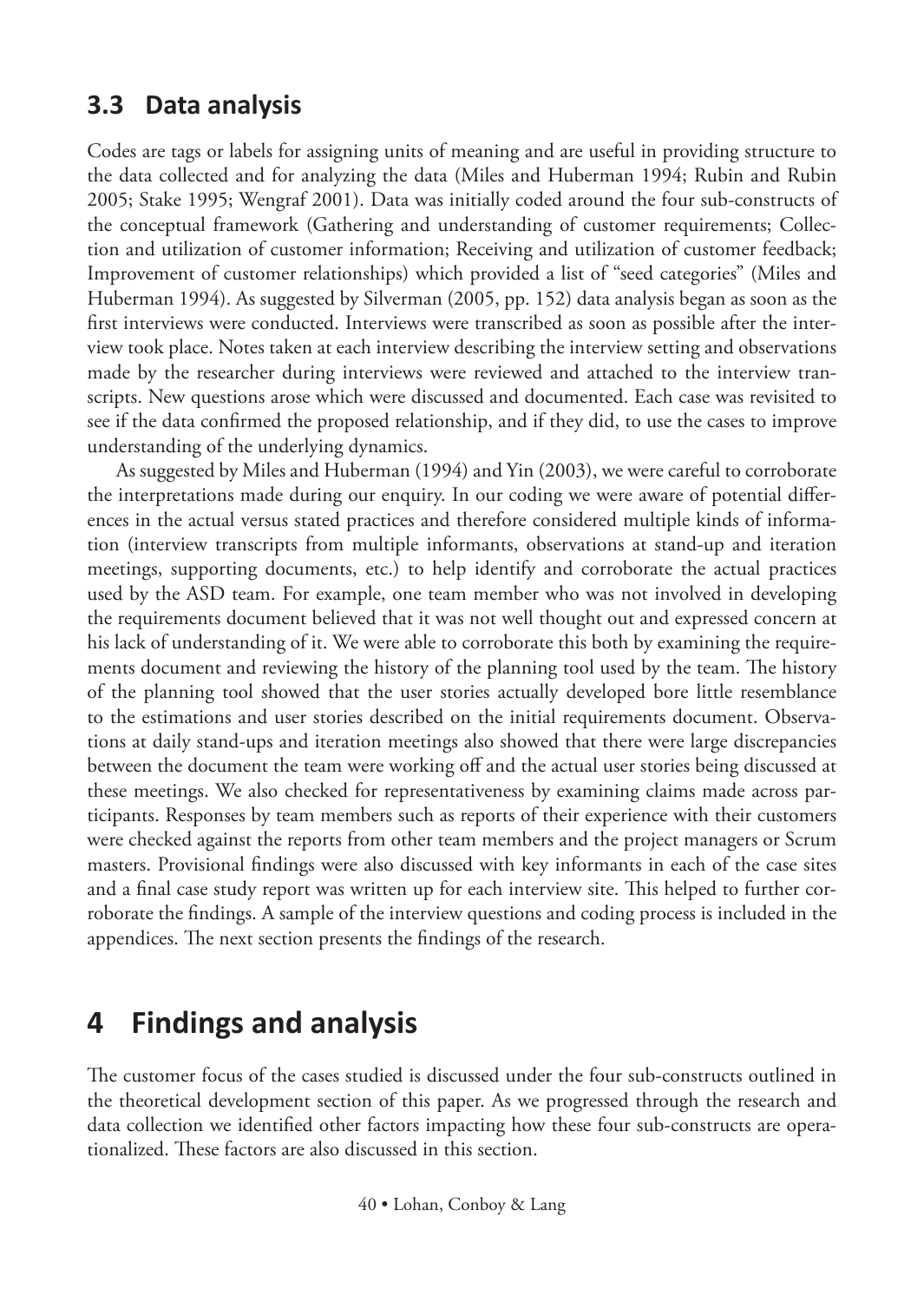#### **4.1 Gathering and understanding of customer requirements**

In case A, an upfront requirements document guided the development process. None of the developers interviewed were involved in gathering these requirements and many felt that the requirements document was poorly conceived. Clarity was sought through the customer proxy when needed. However, developers were occasionally unhappy with the clarity provided by the customer proxy regarding complex queries. One developer stated: "As helpful as the proxy was, having a real customer was definitely something we missed. The proxy often responds hesitantly to queries or with "I'll come back to you when I find out" and I don't think it works long term." Five of the six team members interviewed in this site expressed concern at the timeliness and quality of the requirements they received. They all felt that either the customer proxy or the team that initially developed the upfront requirements document did not communicate well enough.

Case B was similar whereby a large list of requirements was gathered from stakeholders up front. The team then worked with the product owners to refine these requirements throughout the development process. This was perceived as sufficient except in cases where there is a concern about the role of the product owner. Two Scrum masters and three team members expressed concern that the product owner filtered requirements from the customer before communicating them back to the team. They believed the product owner was not appropriate and did not communicate or understand customer requirements correctly. One project manager explained why the team were not allowed to interact directly with customers: "The product owner, not customers, represent the business needs, so it's really about channelling this to one person to ensure the entire business needs are served, and not just those of one aspect of the business". When team members worked closely with the customer to develop the project roadmap, they felt that they had a good understanding of the requirements and could communicate easily with the customer. For example in project D where team members were involved in developing the project roadmap, one developer on this team commented that: "from the beginning there was a lot of collaboration between us and the customers, people speak clearly about what they are concerned about". In this instance the team felt that being involved in developing the roadmap with the customer helped them with understanding the customer's requirements.

#### **4.2 Collection and utilization of customer information**

Case A has a number of collaborative websites but none specifically dedicated to the collection and dissemination of customer information. There are no formal mechanisms, structures or incentives in place specifically for gathering and sharing customer information. Teams receive some training on the business background of their customer which was regarded as helpful. Information on customers' needs was collected before the project development process began. Although there are no specific customer silos in this case site which developers could utilize, the team felt that they were somewhat aware of future customer needs. One developer, when asked if forward looking information is available, responded: "To a certain extent [Yes], because we see the thing we are developing as being a product, so it's not specifically for this customer. 90% of what we are doing is to satisfy customer A but then we've also got to remember the fact that there are other customers down the line".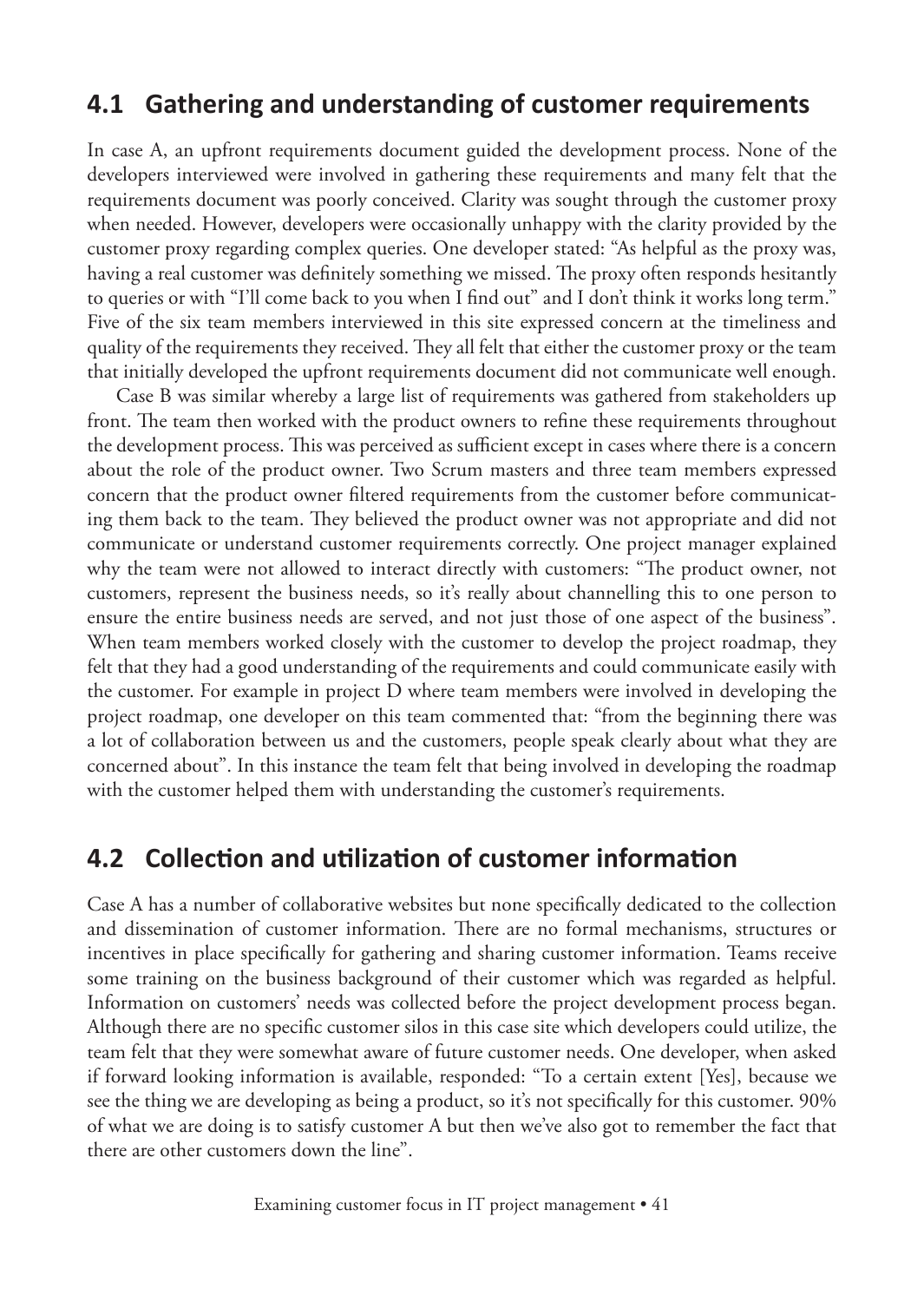In case B a large amount of data is collected and analysed during the project initiation phase, before the development teams are formed. A project roadmap is outlined and some employees involved in this phase then become part of the development team. This provides a smoother transition from the project initiation phase to the development phase when the teams are formed. One project manager highlighted the benefits of having all customer information "not only on paper but also brought by people that were in that [initiation] phase" noting that "otherwise it would have been really difficult". Projects often have many different customers, each represented by a product owner. There are no specific customer repositories. When there is one main customer, the teams may spend several months doing analysis and in this case the customer's needs are analysed and information on future needs is readily available.

#### **4.3 Receiving and utilization of customer feedback**

In case A, feedback is given through weekly demonstrations and monthly retrospectives with the customer proxy and occasionally other members of the customer team. Five out of the nine interviewees felt that receiving feedback was not prioritized highly enough. This is explained somewhat by the fact that three of those were from a project where customers were not ready to use the system and therefore had little information to feed back.

In case B work was presented to the customer and product owners on a monthly basis. This generally helped the team focus on their customer's needs. However, concern was expressed over the small amount of time dedicated to the sprint review meetings. One Scrum master suggested that "There were reviews, and there was a little discussion about process but not very much [feedback]".

#### **4.4 Improvement of customer relationships**

In case A, agile practices such as regular software demonstrations and iteration retrospectives were attended by the customer and this helped improve customer relationships. In project B, the project manager highlights the importance of improving customer relationships: "We have built up a relationship with the customer and what's changed is the frequency they see what we've done and our ability to get feedback from them. So once a week now if we have stuff to show them what we've done, we get the opportunity to demonstrate it". One project developing back-end to mid-tier web services did not develop a good relationship with their customer. This was mainly due to the fact that their platform was being built in anticipation of various organizational functions building user interfaces on top of their technology at a future date. High level product visions were outlined every month but the development team did not have any meaningful interactions with their customers. The project sponsor was aware of the project progress but as the expected customers were not ready to integrate their user interface with the technology being built, there was little ongoing relationship development.

In case B, iteration retrospectives and regular software demonstrations also ensured that customers were involved and aware of the project progress. All teams had regular interaction with the customer. One project manager highlights the positives of using Scrum saying that it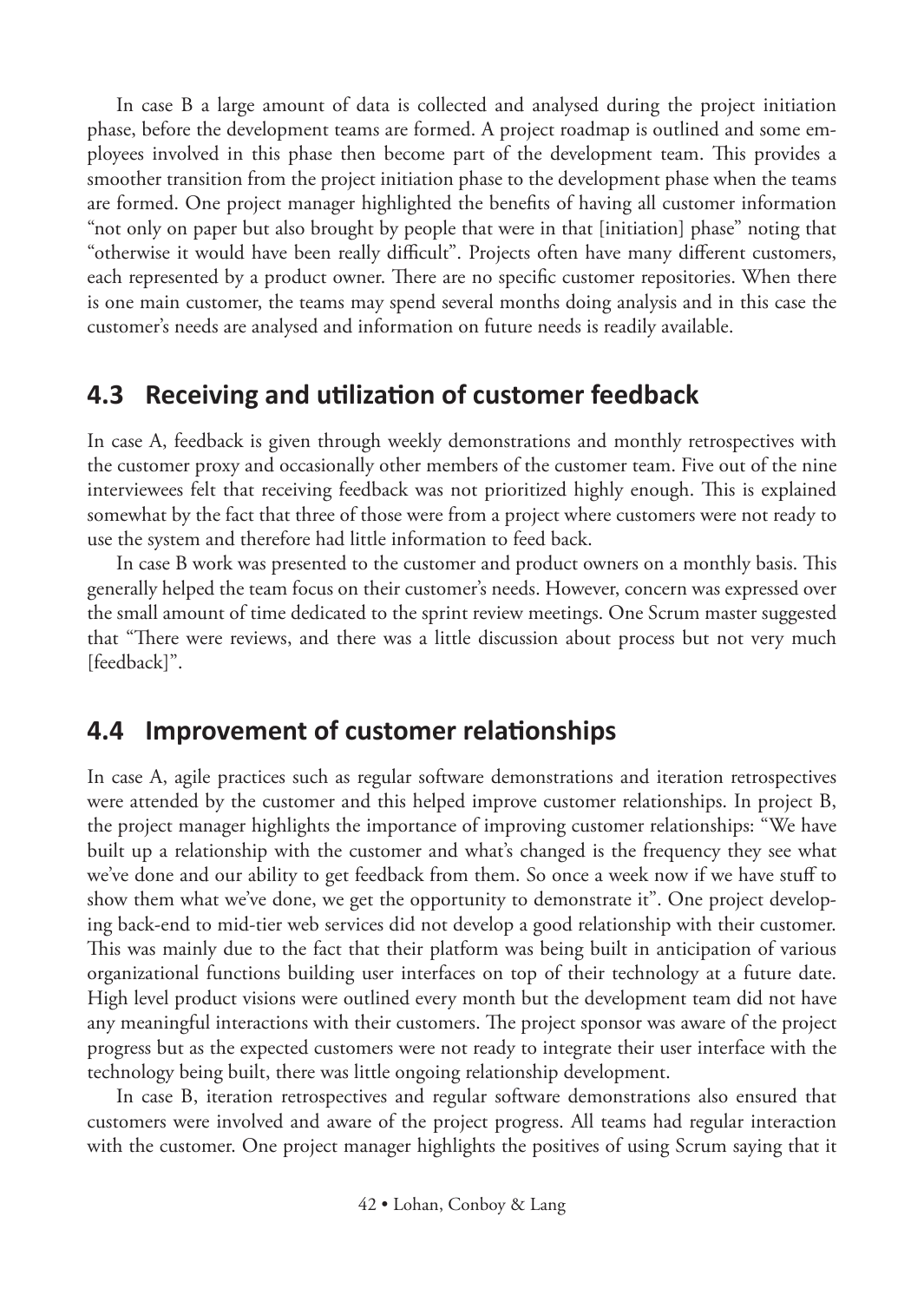was the first time he has seen such "a close relationship" and highlighted the positives of this: "the customer is actually participating in the demos, in the retrospective meetings; he has been very hands-on and given direct feedback on solutions, what worked, what didn't work and so on". With the exception of one project in case A, both case sites followed agile practices such as iteration retrospectives and demonstrations which always included the customer. These practices when followed ensured that the ASD team developed a strong customer relationship as outlined by our conceptual framework.

Our findings suggest that the four sub-constructs of the customer focus framework are major contributors having a customer focus. However, our study also finds that there are a number of other moderating factors. We identified four other factors that moderate the impact of the four sub-constructs on the customer focus of an ASD team. These moderating factors are the identity of the customer, the location of the customer, the customer's personality as perceived by the team, and the prior experience the team have with working with the same customer.

#### **4.5 Customer identity**

In case A, there was some ambiguity as to the identity of the customer. One project manager, when asked who the customer was, said: "That's a difficult question. I guess this other group are our customer, our direct customer". Another project manager when asked the same question answered: "I'm not sure, how would you like me to define the customer?" The confusion stemmed from the fact that two of the projects studied, project A and project C, were developing technologies which were being used by other development teams. These other development teams were in effect the customers of the teams we examined. However, the end users of the products were the financial analysts and traders and it was product owners from financial services and the trading department that ordered and paid for the products. This resulted in confusion as there was no clearly identified customer proxy with whom the teams we studied could interact. This lack of a clearly identified customer led to what one project manager described as: "a continual struggle on this project" as "the opportunity to integrate and get feedback from our product isn't there as much as we would like".

The second case was less ambiguous. Here, the customer was clearly identified as the product owner and they had the role of the customer's representative. Team members were clear about who represented the voice of the customer and there was no confusion when it came to identifying the customer of any project. One developer highlighted the benefits of this: "[the customer] speaks clearly about what they are concerned about and what they like, so it's more directing us going forward".

#### **4.6 Customer location**

We found that an on-site customer was easier to communicate with than one that was off-site. One example from case A is where a team member suggested there was not much synchronization between the team and the customer due to the fact that the customer was not based on-site,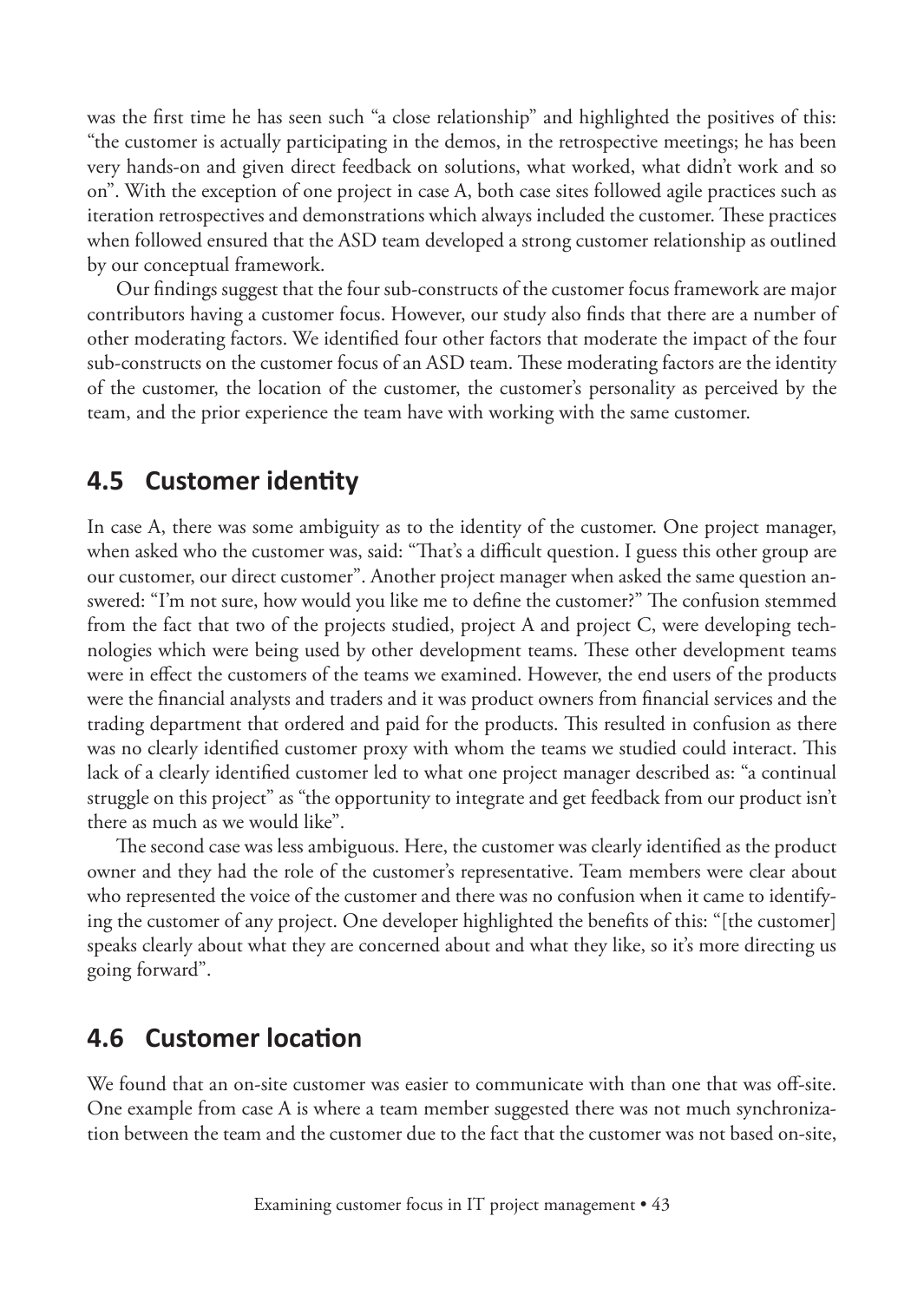stating: "if we were based together then we would be more inclined to get together and work out stuff like that".

In case B when the customer was on-site, the communication appeared to be more efficient with one developer stating: "Sitting on the same floor it was much easier; when they needed help from us they could get it straight away and if we needed clearance or whatever we could go over to them". In both case sites there was a sense that being able to either formally or informally meet and discuss issues with the customer was much easier and more efficient when the customer was on-site.

### **4.7 Perceived customer personality**

The perceived personality of the customer is also shown in this study as having a direct impact on the customer focus of the agile team. Developers within both sites commented on the effectiveness of the customer proxy in handling requirements and giving feedback. Some developers found that the proxies were, in Case A, "very involved, very good and very helpful" or in Case B, "very hands on", while a project manager highlights what was found across both sites: "we have been lucky to have [a good working relationship with the customer] ... it is not the default that everyone is this committed". Several developers from both sites commented on issues they had with some of their customer proxies, some of whom they described as being "apathetic", "disinterested", and "not knowing what they want" or "completely absent when it comes to getting feedback". From this study it is apparent that how the team perceives the customer plays an important role in the customer-developer relationship.

### **4.8 Teams' prior experience with the customer**

Relationships are developed over time and the team's prior experience with the customer and the customer's domain appears to have an impact on the customer focus of the team. For example, team members from project B in case A worked with a customer proxy group who had 3-4 years experience with the customer (the project management office). They represented the actual customer team and gave the requirements to the development team. However, as the project matured and the team gained experience with the actual customer, developers felt they "got to a stage where it was more efficient to deal directly with them and show them what we were building". This highlighted the fact that as the team gained experience with the customer the relationship improved and they were less reliant on the customer proxy group. An example from case B is where a Scrum master stated that since they had "been involved in the previous product as well, [they] have a pretty good understanding of the business". In both of our case sites, the ASD teams, rather than working on ongoing projects such as maintenance or support projects, worked on projects that had a beginning and an expected end date. The implications from this study are that the teams acquire, retain and use knowledge from previous projects on either the customer or the product. Therefore, to be a customer focused ASD team, the previous experience of the team should be taken into consideration.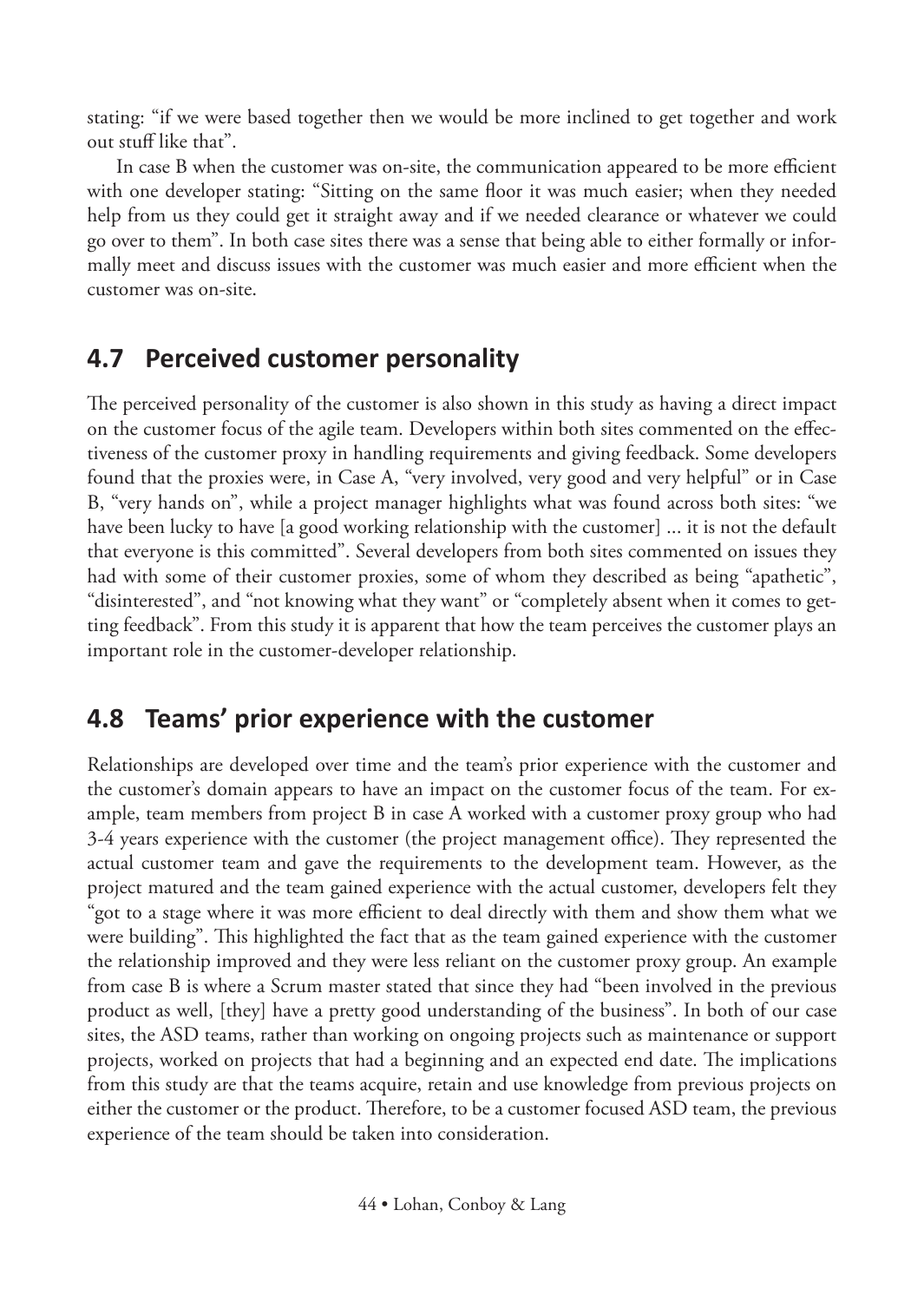|                                                    | Customer                                                                                                                                          | Customer                                                                                                                                        | Customer                                                                                  | Customer                                                                                      |
|----------------------------------------------------|---------------------------------------------------------------------------------------------------------------------------------------------------|-------------------------------------------------------------------------------------------------------------------------------------------------|-------------------------------------------------------------------------------------------|-----------------------------------------------------------------------------------------------|
|                                                    | Requirements                                                                                                                                      | Information                                                                                                                                     | Feedback                                                                                  | Relationships                                                                                 |
| Identity<br>Positive<br>Impacts                    | Teams are<br>confident the<br>requirements are<br>from the correct<br>source                                                                      | Teams identify who<br>they need to collect<br>information about;<br>Teams identify who<br>they need to collect<br>information from              | Teams are confident<br>feedback is from<br>the correct source                             | Teams know who to<br>contact for project<br>related matters                                   |
| Identity<br>Negative<br>Impacts                    | Unclear<br>requirements<br>Lack of<br>confidence in<br>requirements                                                                               | Confusion as to who<br>the teams should collect<br>information about and<br>from                                                                | Uncertainty around<br>feedback;<br>Feedback from<br>incorrect sources                     | Uncertainty<br>surrounding<br>who the team<br>should focus their<br>development efforts<br>on |
| Location<br>Positive<br>Impacts                    | Timely collection<br>of requirements;<br>Deep<br>understanding<br>of requirements<br>through realtime<br>resolution<br>of unclear<br>requirements | Close source of<br>information;<br>Untangible benefits such<br>as observable customer<br>behaviour                                              | Timely and face to<br>face feedback;<br>Good quality<br>feedback                          | Continuous,<br>highly interactive<br>engagement with<br>customer                              |
| Location<br>Negative<br>Impacts                    | Lack of timely<br>requirements                                                                                                                    | Quality of customer<br>information may not be<br>good;<br>Difficulty in accessing<br>customer information                                       | Lack of timely<br>feedback;<br>Poor feedback<br>quality                                   | Difficulty in<br>synchronizing with<br>the customer;<br>Lack of direct<br>customer contact    |
| Perceived<br>Personality<br>Positive<br>Impacts    | Customers<br>provide timely<br>and quality<br>requirements                                                                                        | Customer provides the<br>team with information<br>about their business<br>domain                                                                | Customers provide<br>timely and quality<br>feedback                                       | Customer is<br>proactive during<br>the development<br>process                                 |
| Perceived<br>Personality<br>Negative<br>Impacts    | Requirements<br>are vague and<br>not received in a<br>timely manner                                                                               | Customers provide little<br>or no information about<br>their business domain                                                                    | Feedback is<br>minimal and lacks<br>quality                                               | Customers have<br>little interest in<br>being involved in<br>the development<br>process       |
| Teams'<br>Experience<br>Positive<br>Impacts        | Teams know how<br>to work with<br>the customer<br>to gather and<br>understand<br>requirements                                                     | Team have previous<br>information on their<br>customer's business<br>domain;<br>Teams possess intangible<br>information about their<br>customer | The team can elicit<br>useful feedback                                                    | The team knows<br>how to get their<br>customer involved                                       |
| Teams'<br><b>Experience</b><br>Negative<br>Impacts | The team<br>has a poor<br>understanding<br>of the customer's<br>requirements                                                                      | The team has little<br>previous infromation on<br>the customer                                                                                  | It can be a<br>problem to receive<br>useful feedback<br>due to a lack of<br>understanding | The team needs<br>time to build a<br>relationship                                             |

Table 3: Factors identified that affected the customer focus of the ASD teams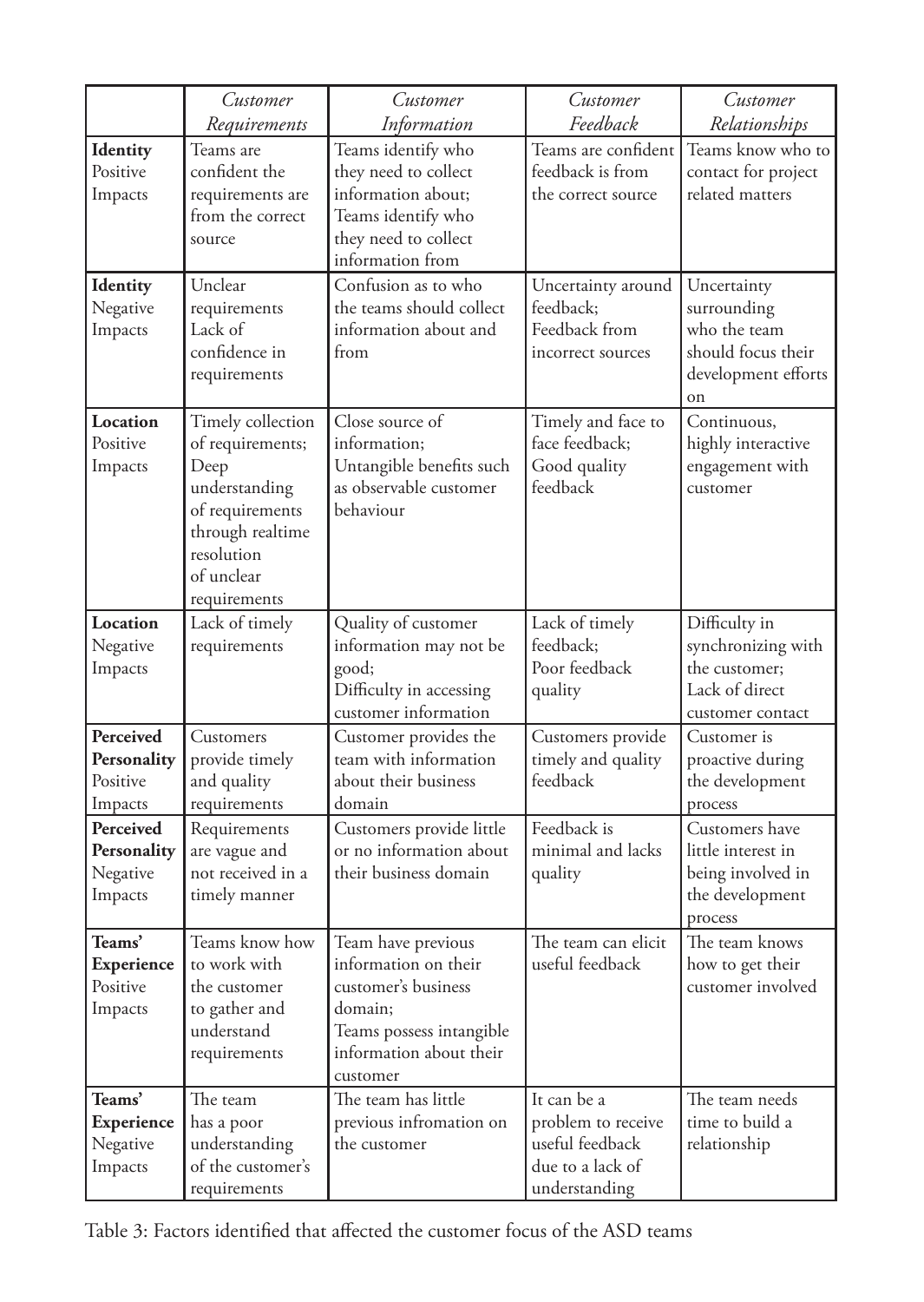Table 3 shows how the four moderating factors affect the impact the sub-constructs have on customer focus. For example, our study shows that when a customer was clearly identified, the ASD team believed they were more customer focused. They knew exactly who to contact to gather requirements and receive feedback, who to collect information about and who to contact when project related matters required clarification. On the other hand, a team was less customer focused when, for example, they perceived the customer to be non-committed to the project. The teams found the requirements were vague and the feedback was unhelpful. The customer provided them with little information about their business domain and was apathetic when it came to being involved in the development process.



Figure 2: Revised customer focus framework

# **5 Discussion**

The objectives of this study are i) to identify broader customer focus dimensions for use in an ASD environment, ii) to develop and test a framework for the evaluation of customer focus in ASD and iii) to further our understanding of how ASD teams achieve a customer focus. The initial customer focus construct incorporating the four sub-constructs, – gathering and understanding customer requirements, collection and use customer information, receiving and use

46 • Lohan, Conboy & Lang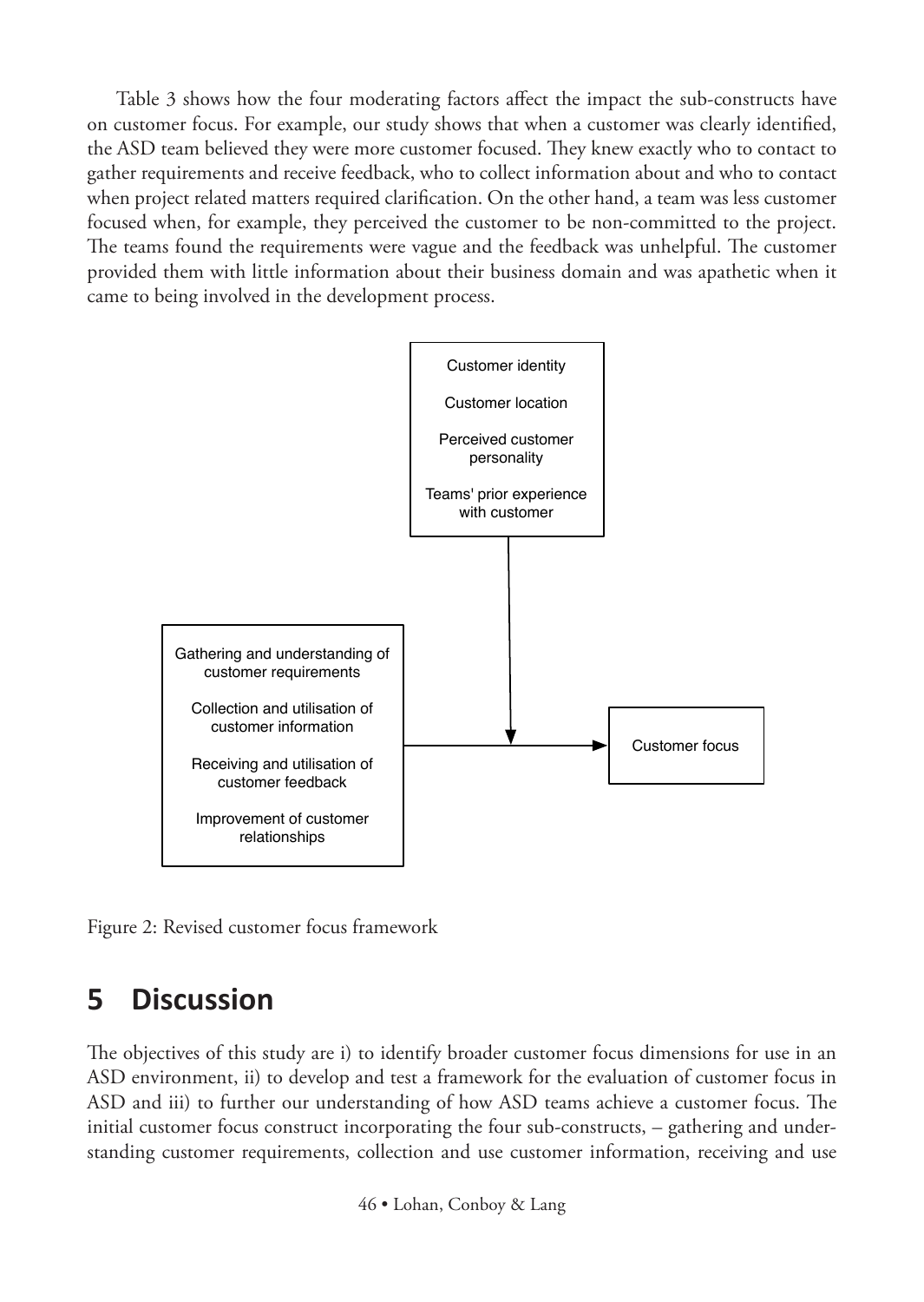of customer feedback, and the improvement of customer relationships, – does not cover the whole spectrum of what it means to be a customer focused agile team. Other impacting factors to be considered are: having a clearly defined customer, the importance of that customer's involvement and attitude towards the team, the location of that customer, and the team's prior experience with the customer. This leads us to more a refined notion of what having a customer focus is in terms of an agile team producing software for internal customers. A revised customer focus framework is presented in Figure 2.

Tables 4 and 5 list the practices observed in our case sites which best helped the ASD teams achieve a customer focus. The right hand column shows that many of these practices have been previously suggested in the literature. However, the literature is fragmented and empirical evidence is limited. This study highlights the fact that, for agile project managers, all the components listed below need to be considered during an ASD project. Project managers can determine which components are important in the context of any particular project.

| Customer Focus<br>Components                                  | Practices Observed during this Study                                                                                                                                                                                      | <b>Theoretical Customer Focus Practices</b>                                                                                                                                                                                                                                                                                  |
|---------------------------------------------------------------|---------------------------------------------------------------------------------------------------------------------------------------------------------------------------------------------------------------------------|------------------------------------------------------------------------------------------------------------------------------------------------------------------------------------------------------------------------------------------------------------------------------------------------------------------------------|
| Gathering and<br>Understanding<br>of Customer<br>Requirements | Upfront requirement documents<br>guided the process;<br>Close cooperation with the customer<br>ensured timeliness and quality of<br>requirements                                                                          | Customer requirements are received in a<br>timely manner;<br>Teams receive sufficient and high quality<br>customer requirements (e.g. Highsmith,<br>2004)                                                                                                                                                                    |
| Collection and<br>Utilization<br>of Customer<br>Information   | Project sites collected information on<br>the customer;<br>Teams received training on the<br>customer's business:<br>Information was collected and analysed<br>before the project began                                   | Information on customer needs is<br>collected, analysed, and made available<br>to the team:<br>Forward looking information on<br>customer needs is available;<br>Teams have incentives to share customer<br>knowledge;<br>Mechanisms exist to disseminate<br>knowledge and respond to customer<br>needs (e.g. Coltman, 2007) |
| Receiving and<br>Utilization<br>of Customer<br>Feedback       | Teams were given sufficient time to<br>present demos to their customers and<br>receive feedback:<br>The customer attended sprint<br>retrospectives;<br>Sprint retrospectives reviewed where<br>improvements were required | Teams receive customer satisfaction<br>survey feedback;<br>Customer complaint information is<br>available to teams;<br>Feedback is used to train team members:<br>Feedback is used to improve processes<br>(e.g. Moe et al., 2010)                                                                                           |
| Improvement<br>of Customer<br>Relationships                   | The team gave monthly demonstrations<br>to the customer;<br>The customer attended every sprint<br>review                                                                                                                  | Involvement in development process,<br>meeting directly with the team,<br>awareness of project progression (e.g.<br>Kautz, 2009)                                                                                                                                                                                             |

Table 4: Customer focus practices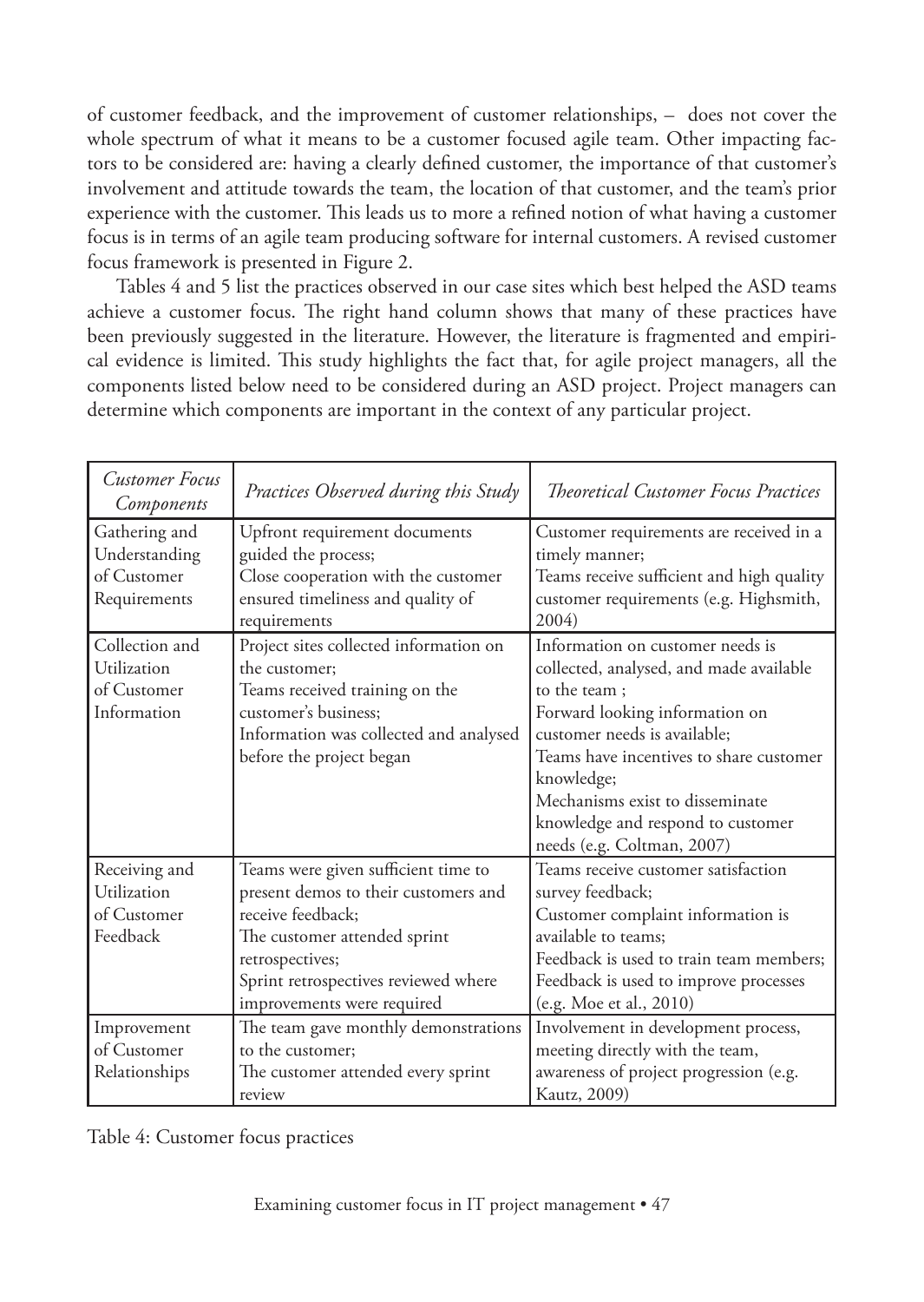| <b>Impacting Factors</b>                        | Practices Observed during this Study                                                                                                                                            | <b>Theoretical Customer Focus Practices</b>                                                                             |
|-------------------------------------------------|---------------------------------------------------------------------------------------------------------------------------------------------------------------------------------|-------------------------------------------------------------------------------------------------------------------------|
| Customer Identity                               | The roles and responsibilities of the<br>customer were clearly defined;<br>The customer spent three weeks with<br>the project team during the project start<br>up phase         | Clearly defined customer role (e.g.<br>Gulati, 2007)                                                                    |
| Customer<br>Location                            | as the team;<br>The team communicated with off-site<br>customers via video link;<br>The customer visited the team's site<br>every month                                         | The customer was located on same floor   On-site customer (e.g. Highsmith, 2004)                                        |
| Customer<br>Personality                         | A knowledgeable customer or proxy<br>was assigned to the team;<br>The customer was empowered to make<br>development decisions;<br>The customer had good communication<br>skills | The customer proxy is informed,<br>motivated, and empowered to make<br>decisions (e.g. Koskela and Abrahamson,<br>2004) |
| Teams' Prior<br>Experience with<br>the Customer | The team built up a relationship with<br>the same customer over a period of<br>time (Project B - 4 years; Project G - 2<br>Years)                                               | Long lasting relationships with customers<br>(e.g. Hanssen and Fægri, 2006)                                             |

Table 5: Impacting factors

### **5.1 Supporting customer – developer links**

Previous research has recognized that projects are more successful when there are more developer-customer links and less use of customer representatives (Keil and Carmel 1995). This is because the exchange of information between customers and developers is important to develop mutual understanding and this understanding diminishes when communication channels are distorted by intermediaries. However, in many organizations customer representatives or proxies may be the only option. Our study serves to highlight the importance of having knowledgeable customer proxies who are able to communicate effectively with the development team. An interesting aspect of this was the differing leadership styles employed by project managers. Some project managers encouraged direct customer-developer interaction while others policed teams and demanded they interact with the customer only through the customer proxy, who represented the broader needs of the organization and not just individual customer preferences. A strategy that worked well for project B was developing several customer-developer communication channels while still having a customer proxy prioritizing the requirements backlog with the team. This allowed the developers get clarity on requirements directly from knowledgeable customers while not adding to the scope or complexity of the project. Any additional requirements or requirement changes were handled through the customer proxy. A recommendation from this for project managers is that they should encourage developers to communicate directly

48 • Lohan, Conboy & Lang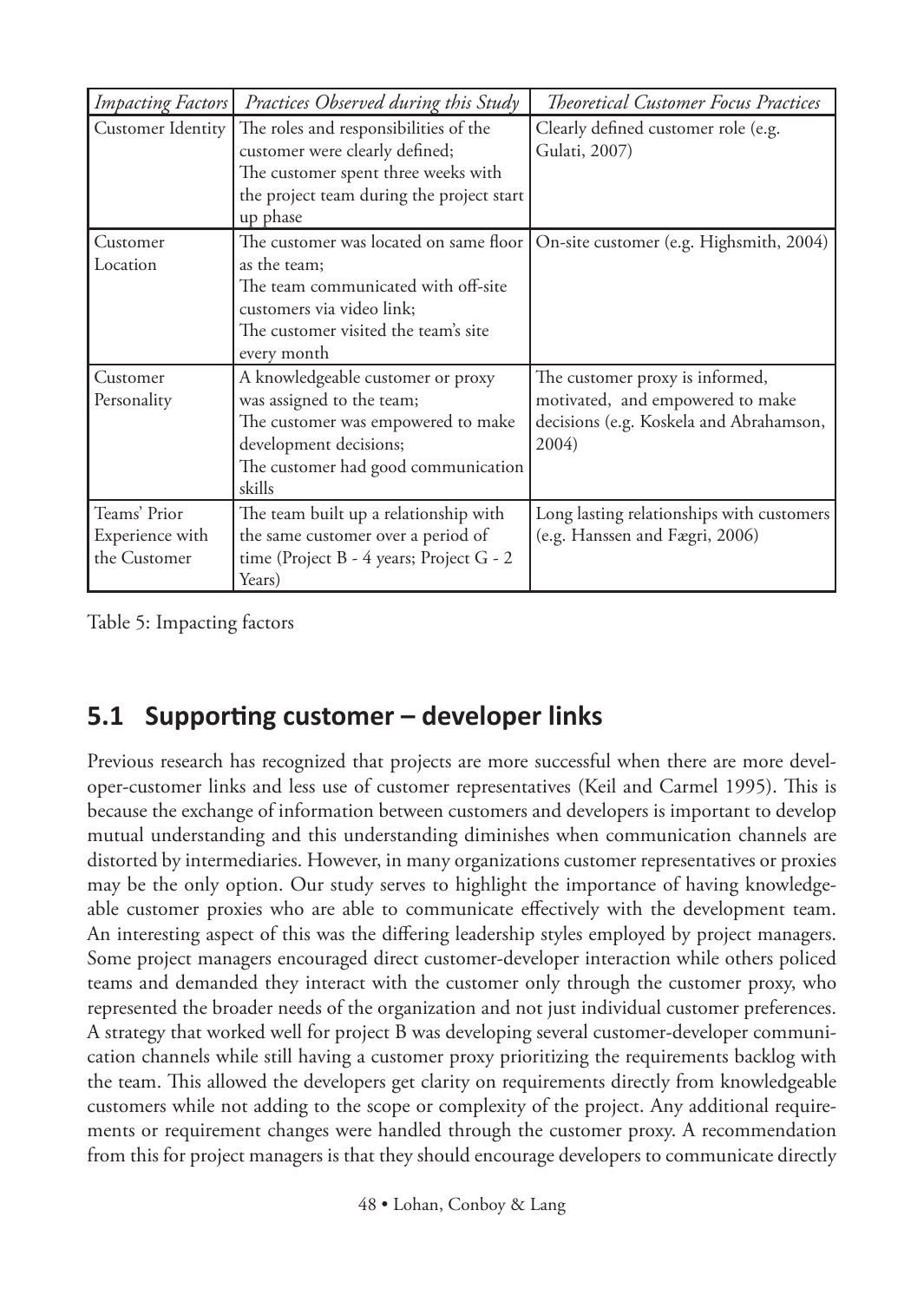with members of the customer team to clarify requirements while keeping control of the project scope by ensuring all changes are authorized by the main customer representative.

## **5.2 Capturing customer specific information**

Our customer framework captures many of the practices that ASD teams employ to become customer focused. Our empirical evidence suggests that customer focus is a multi-dimensional concept, far more complex than previously envisaged within the APM literature. Both of our case sites employed agile practices such as on-site customers, iteration planning and review sessions and the establishment of direct communication channels between customers and developers in a bid to become customer focused. However, our framework also suggests that having specific customer repositories to store customer information, providing incentives to share customer information and mechanisms to disseminate this information also contribute to having a customer focus. Our case sites did have collaborative software (e.g. share-points and wiki pages) set up for each project but these were used to store project-specific information rather than customer-specific information. Project managers in ASD projects should consider customerspecific repositories, especially in cases where the customer is internal and/or there is likelihood that this customer will order products in the future. Having a customer-specific repository will allow future teams to utilize customer information even if customer buy-in is problematic.

## **5.3 Clearly identifying the customer**

We show that clearly identifying the customer is an important impacting factor of customer focus. This seems obvious but when an ASD team is required to build systems for other technology teams who in turn build for the customer it becomes less clear where responsibilities lie. When possible the project manager should seek to get clarity about who the ASD team are to regard as the customer and what communication channels are open to them to interact with the customer.

### **5.4 An engaging customer**

We also found that the perceived customer's personality affects the customer focus of the team. It must be noted, however, that this is from the point of view of the team. A customer may not be interested or committed to a project for a number of reasons. They may not have time to participate or may have other priorities and/or commitments. Previous studies by Koskela and Abrahamson (2004) and Martin et al. (2004) recognize the stressful role customers are expected perform in ASD. However, our study sheds new light on this by approaching the subject of poor customer commitment from the team's perspective. If the team are to become customer focused then they need to be aware that customers' circumstances will differ for each project. Table 3 in the findings section shows that if the customer is unable or unwilling to commit sufficient resources to the project then the customer focus of the team will suffer. Highsmith (2004) suggests that project managers need to be savvy due to the criticality of having customers involved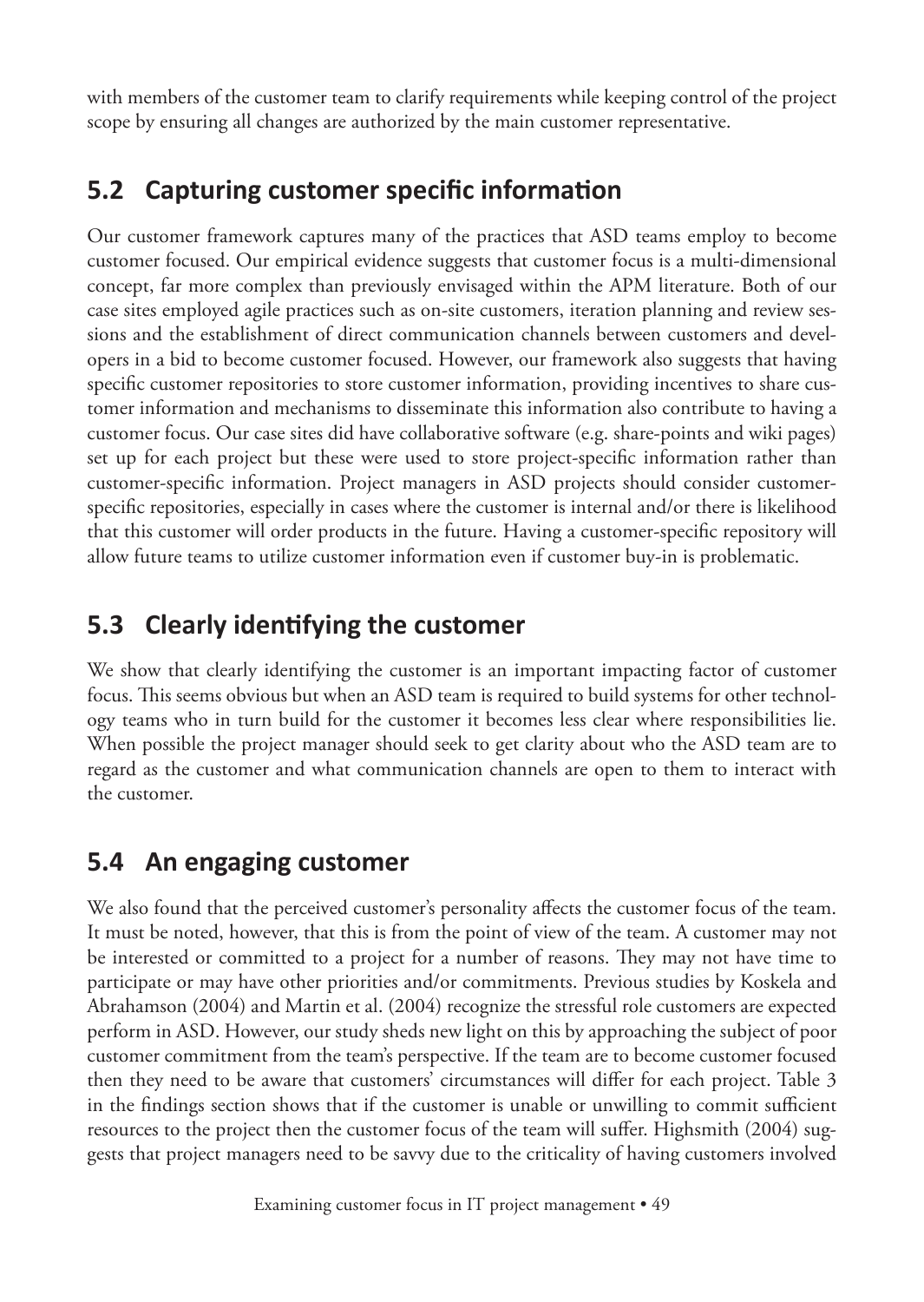in the development process, even going as far to suggest that project managers should turn down projects where there is no customer buy-in. However, this is often not an option and in the case of in-house development, where in-house politics often plays a key role, project managers and development teams can become customer focused through other means, such as collecting and analyzing customer needs and creating teams who have experience with the customer or their business domain.

## **5.5 Long lasting customer relationships**

Another interesting point is the team's experience with the customer. In our study most of the teams that worked with customers over a long period had developed better communication channels with their customer. They understood their customer's needs and customer-developer relationships improved over time. If possible, project managers should seek to keep the same team working with the same customer. However, it should be noted that in one of our projects the ASD team was familiar with the product and had worked with the customer on a previous project. The team had found the customer apathetic before and still found the customer apathetic when it came to getting feedback and giving input into the development process. This highlights the importance of developing productive relationships with the customer over time and care should be taken to ensure this is so.

# **6 Conclusions**

Having a customer focus is one of the main aims of an ASD team. However, the literature in this area is both scarce and fragmented. In this paper we looked at how previous studies within ISD and other disciplines constructed the customer focus construct and used these insights to develop our conceptual framework. This framework was used to explore the customer focus of seven ASD teams within two case sites. We present a revised customer focus framework for an ASD environment. Our framework shows that to have a customer focus in an ASD environment the ASD team must seek to improve customer relationships through the ways they collect and utilize customer information, gather and understand customer requirements and receive and utilize customer feedback. They must also take into account the identity of their customer, the perceived personality of the customer, the location of the customer and the teams' prior experience with the customer. Our findings suggest that customer focus is a complex, multidimensional concept and individual customer focus practices are inherently interwoven. Previous APM literature has explored different individual constructs of customer focus but to the best of our knowledge this is the first study that provides a holistic view of customer focus practices in an ASD environment.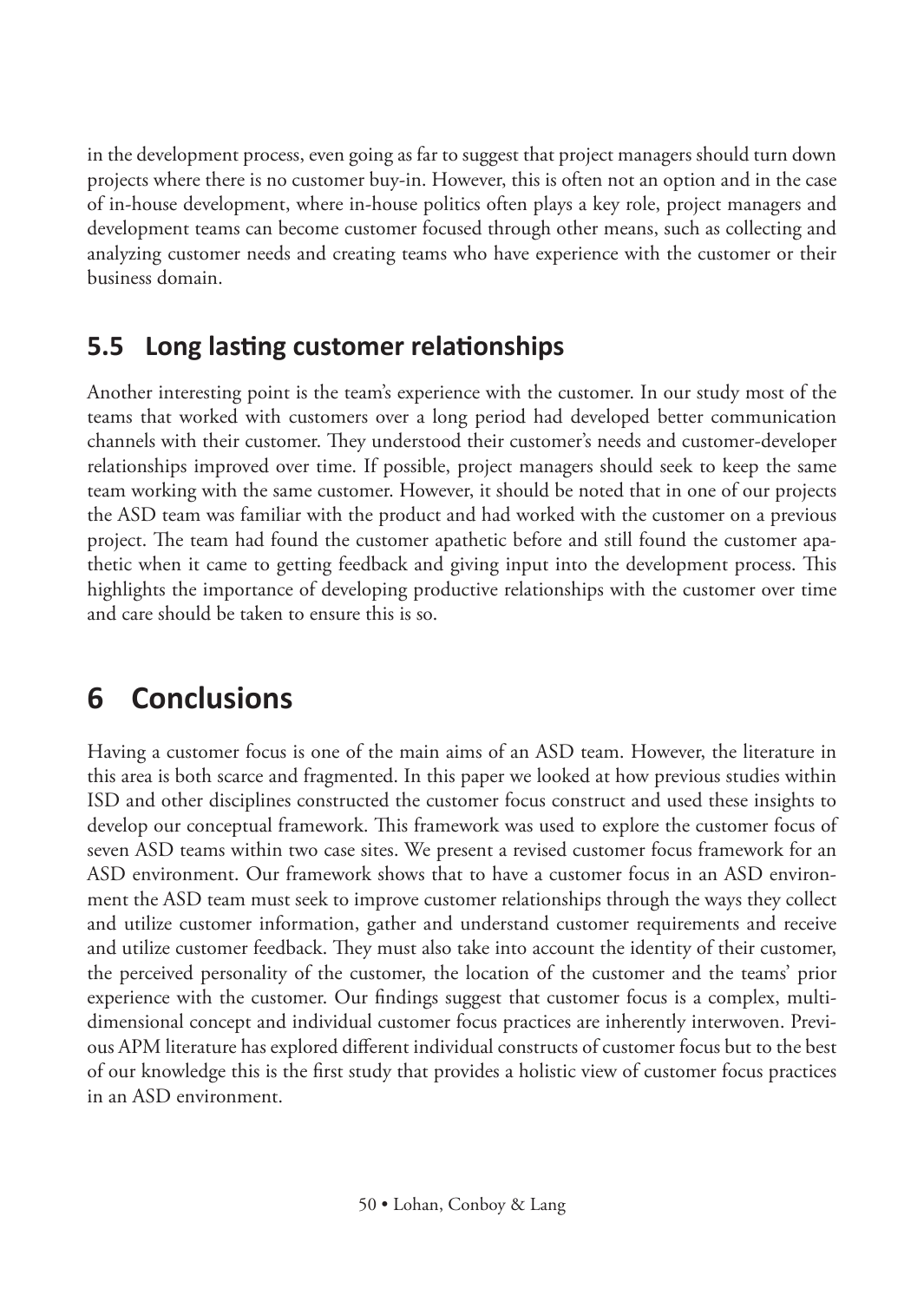#### **6.1 Contribution to research and practice**

From a research perspective, while the concept of customer focus has been researched in other areas, such as manufacturing, marketing and also from the viewpoint of the external end user (Kumar et al. 2008; Ravichandran and Rai 1999; Sousa 2003), customer focus has not been addressed sufficiently in APM. This research is a start to filling this gap and uses the customer focus construct to study two organizations with internal customers. The findings show that there are other factors which need to be considered when looking at customer focus, such as customer identity, perceived customer personality, customer location and the teams experience with the customer. Previous researchers have noted the lack of research that combines the knowledge gained in other disciplines about the customer focus concept with research in ISD (Albert et al. 2004). This research helps to fill this gap and we bring important insights harnessed from other fields to help us further understand customer focus, a critical concept within the field of APM.

In terms of a practical contribution, this research takes the customer focus construct and applies it to the newly emerging ASD environment. This construct describes the importance of customer relationships, collecting and using customer information, gathering and understanding customer requirements and receiving and using customer feedback. The two cases studied show how customer focus is affected within organizations which develop software systems or applications for internal customers. We show that when project managers are attempting to create a more customer focused environment they should seek to clearly identify the customer and their role in the development project. While the choice of customer may not always be within the control of the project manager they should understand that different customer personalities and abilities will impact the team's customer focus. This will allow the team to build a profile of the customer so they can manage their expectations of that customer. Project managers also need to be aware that the location and accessibility of the customer impacts customer focus and when possible they should try and establish long lasting relationships between teams and customers.

#### **6.2 Limitations and future research**

The strategic importance of customer focus may vary from organization to organization and it should be noted that when developing projects which are for internal customers, strategic priorities and work flow management may impact the relevance of customer focus for any given project. However, customer focus is still one of the vital components of a strong overall performance framework (Baldrige 2010; EFQM 2010; Hope and Fraser 2003) and of primary importance to ASD. Previous researchers in ISD have also taken into account cultural differences and differing organizational strategies when comparing systems development projects in differing regions (cf Baskerville and Pries-Heje 2004; Sousa 2003). Our study did not seek to determine if there were cultural or strategic differences that accounted for differing levels of customer focus. Rather, we examined how ASD teams achieved customer focus and used one case to corroborate and add to the findings from the other, a strategy suggested by Yin (2009).

The usual limitations regarding validity and reliability regarding case study research apply here. In an effort to increase the reliability and validity of this research we followed the three principles of data collection outlined by Yin (2003), namely, we used multiple sources of evi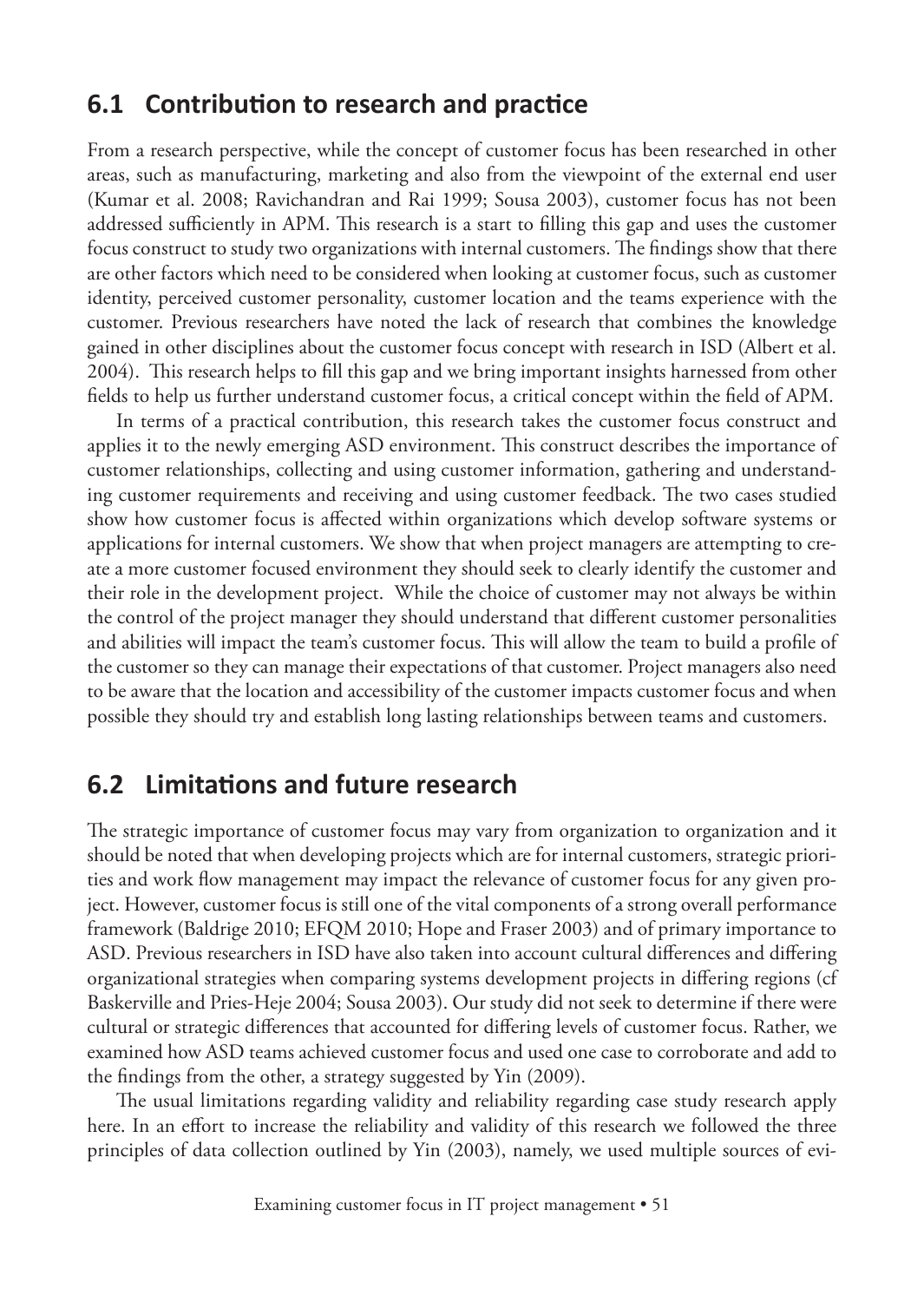dence, we created a case study database and we maintained a chain of evidence. Another limitation of this study is that it is not statistically generalizable. As with any case study research we focus more on analytical generalizability rather than statistical generalizability. Our study is on ASD teams producing systems for internal customers and this reduces the context in which our framework is relevant. Further qualitative research could extend the framework to include other contexts that include distributed teams, off shoring, outsourcing or developing packaged products rather than custom products. Others might take a quantitative approach and examine the links between the customer focus sub-constructs, the moderating factors, and the effects on measurable qualities such as customer satisfaction ratings or customer complaints. While our research suggests that there are factors that moderate the relationships between the sub-constructs and the customer focus construct, it is possible that the four moderating factors are formative measures (Petter et al. 2007) of the customer focus construct. Future research could further examine this model and determine the extent of the impact these factors have on the main customer focus construct and its sub-constructs. Also, given that this research is exploratory in nature, further explanatory, quantitative research could be carried out using the revised framework to compare customer focus across a larger number of organization. Another interesting avenue for future research would be to study the responsibilities and commitment of the customer in ASD projects. Our findings show that customer focus suffers when customers are unwilling or unable to articulate requirements and get involved in the development process. This shows that while there is a responsibility on the ASD team to be customer focused there is also a responsibility on the part of the customer. Future research could further examine the impact a non-committed or unsuitable customer has on the customer focus of the ASD team.

# **7 Acknowledgements**

We would like to thank the editors and anonymous reviewers for their valuable insights and helpful contributions during the review process.

This work was partly supported by Science Foundation Ireland grant 10/CE/I1855 to Lero, the Irish Software Engineering Research Centre (www.lero.ie).

# **8 References**

- Abrahamsson, P., Conboy, K., and Wang, X., (2009). Lots done, more to do: The current state of agile systems development research. *European Journal of Information Systems*, (18:4): 281- 284.
- Agile Alliance. (2001). Principles behind the Agile Manifesto. Retrieved July 14, 2010, from http://www.agilemanifesto.org/principles.html
- Ahire, L. S., Golhar, Y. D., and Waller, A. M., (1996). Development and validation of TQM implementation constructs. *Decision Sciences*, (27:1): 23-56.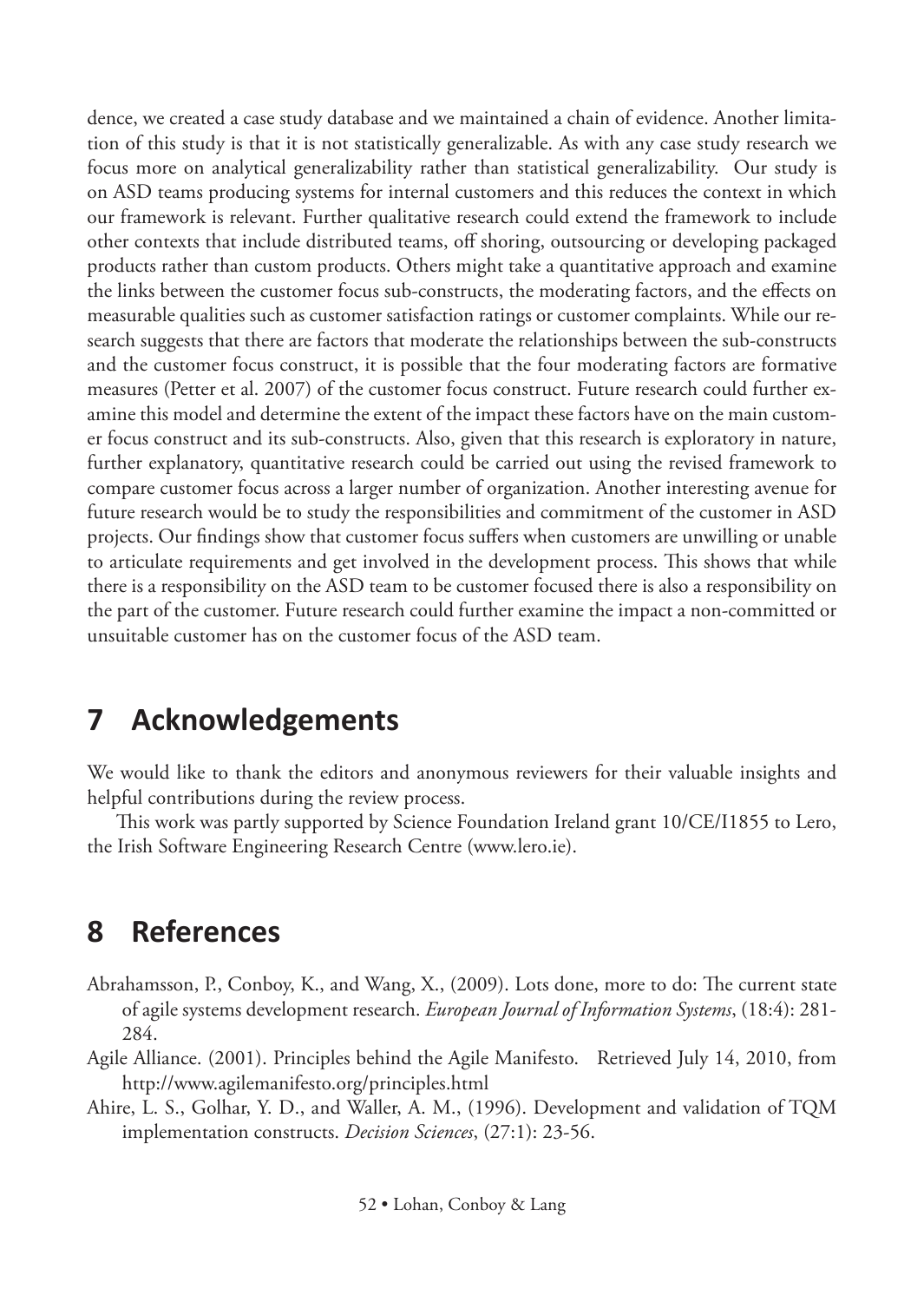- Albert, T. C., Goes, P. B., and Gupta, A., (2004). GIST: A model for design and management of content and interactivity of customer-centric websites. *MIS Quarterly*, (28:2): 161-182.
- Ambler, S. W. (2007). Survey says ... Agile has crossed the chasm. *Dr Dobb's Journal, 32*(8). Retrieved from http://www.drdobbs.com/architect-and-design/200001986
- Appiah-Adu, K., and Singh, S., (1998). Customer orientation and performance: a study of SMEs. *Management Decision*, (36:6): 383-394.
- Baldrige. (2010). Criteria for Performance Excellence. Retrieved 6th November, 2010, from http://www.baldrige.nist.gov/PDF\_files/2009\_2010\_Business\_Nonprofit\_Criteria.pdf
- Balka, E., (2010). Broadening discussion about participatory design: A reply to Kyng. *Scandinavian Journal of Information Systems*, (22:1): 77-84.
- Barki, H., and Hartwick, J., (1994). Measuring user participation, user involvement and user attitude. *Mis Quarterly*, (18:1): 59-82.
- Baskerville, R., and Pries-Heje, J., (2004). Short cycle time systems development. *Information Systems Journal*, (14:3): 237-264.
- Beath, C. M., and Orlikowski, W. J., (1994). The contradictory structure of systems development methodologies: Deconstructing the IS-User relationship in information engineering. *Information Systems Research*, (5:4): 350-377.
- Beck, K., and Andres, C., (2005). *Extreme Programming Explained :Embrace Change*, (2nd Edition ed.), Boston, MA., Addison-Wesley.
- Benbasat, I., Goldstein, D. K., and Mead, M., (1987). The case research strategy in studies of information systems. *MIS Quarterly*, (11:3): 369-386.
- Bragge, J., and Merisalo-Rantanen, H., (2009). Engineering e-collaboration processes to obtain innovative end-user feedback on advanced web-based information systems. *Journal of the Association for Information Systems*, (10:3): 196-220.
- Cao, L., Mohan, K., Xu, P., and Ramesh, B., (2009). A framework for adapting agile development methodologies. *European Journal of Information Systems*, (18:4): 332-343.
- Cao, L., and Ramesh, B., (2008). Agile requirements engineering practices: An empirical study. *IEEE Software*, (25:1): 60-67.
- Chamberlain, S., Sharp, H., and Maiden, N., Towards a framework for integrating agile development and user-centred design. P. Abrahamsson, M. Marchesi and G. Succi, (eds.), *Extreme Programming and Agile Processes in Software Engineering: 7th International Conference, XP* Springer Berlin, Oulu, Finland, 2006, pp. 143-153.
- Collins, (2005). *Collins English Dictionary*, Glasgow, HarperCollins.
- Coltman, T., (2007). Why build a customer relationship management capability? *The Journal of Strategic Information Systems*, (16:3): 301-320.
- Conboy, K., (2009). Agility from first principles: Reconstructing the concept of agility in information systems development. *Information Systems Research*, (20:3): 329-354.
- Day, G. S., (2003). Creating a superior customer-relating capability. *MIT Sloan Management Review*, (44:3): 77-82.
- Deshpande, R., Farley, J. U., and Jr., F. E. W., (1993). Corporate culture, customer orientation, and innovativeness in Japanese firms: A quadrad analysis. *Journal of Marketing*, (57:1): 23- 37.
- Dieste, O., Juristo, N., and Shull, F., (2008). Understanding the customer: What do we know about requirements elicitation? *IEEE Software*, (25:2): 11-13.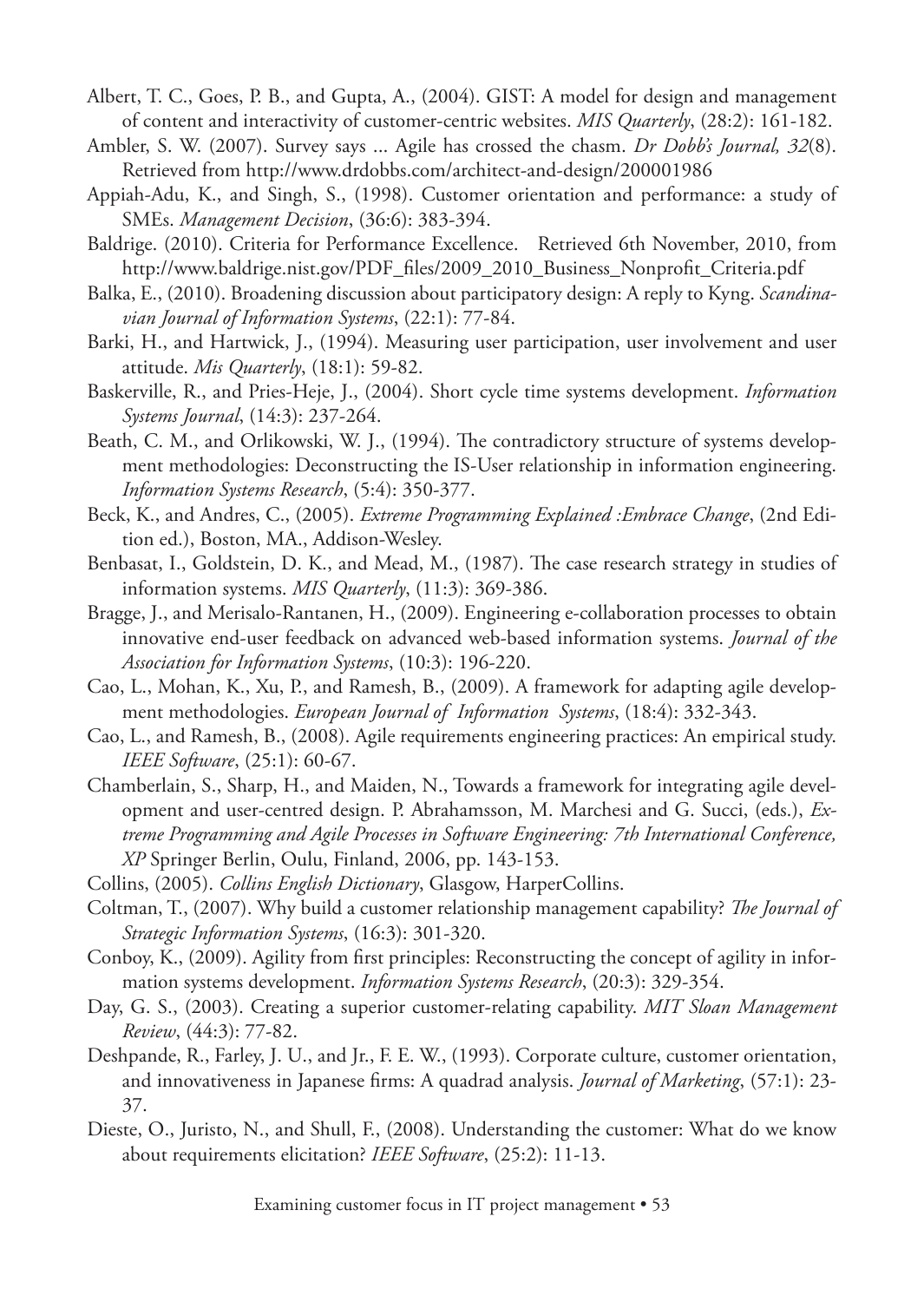Drucker, P., (1954). *The Practice of Management.* , New York:, HarperCollins.

- Dybå, T., and Dingsøyr, T., (2008). Empirical studies of agile software development: A systematic review. *Information and Software Technology*, (50:9-10): 833-859.
- EFQM. (2010). European Foundation for Quality Model. Retrieved 6th November, 2010, from http://tinyurl.com/6ejweg9.
- Fitzgerald, B., Hartnett, G., and Conboy, K., (2006). Customising agile methods to software practices at Intel Shannon. *European Journal of Information Systems*, (15:2): 200-213.
- Fundin, A. P., and Bergman, B. L. S., (2003). Exploring the customer feedback process. *Measuring Business Excellence*, (7:2): 55-65.
- Grimstad, S., Jørgensen, M., and Moløkken-Østvold, K., (2006). Software effort estimation terminology: The tower of Babel. *Information and Software Technology*, (48:4): 302-310.
- Gulati, R., (2007). Silo busting. *Harvard Business Review*, (85:5): 98-108.
- Gulati, R., and Oldroyd, J. B., (2005). The quest for customer focus. *Harvard Business Review*, (83:4): 92-101.
- Hanssen, G. K., and Fægri, T. E. (2006). Agile customer engagement: a longitudinal qualitative case study. G.H. Travassos, J.C. Maldonado and C. Wohlin (eds.), *Proceedings of the 2006 ACM/IEEE international symposium on Empirical software engineering,* ACM, Rio de Janeiro, Brazil, 2006, 164-173.
- Highsmith, J., (2004). *Agile Project Management*, Boston, MA, Addison-Wesley.
- Hope, J., and Fraser, R., (2003). *Beyond Budgeting: How Managers can Break Free from the Annual Performance Trap*, Boston, Mass, Harvard Business School Press.
- Issac, G., Chandrasekharan, R., and Anantharaman, R. N., (2004). A conceptual framework for total quality management in software development organizations. *Total Quality Management & Business Excellence*, (15:3): 307-344.
- Ives, B., and Olson, M. M., (1984). User involvement and MIS success: A review of research. *Management Science*, (30:5): 586-603.
- Jokela, T., and Abrahamsson, P., (2004). Usability assessment of an extreme programming project: Close co-operation with the customer does not equal to good usability, in: *Product Focused Software Process Improvement,* F. Bomarius and H. Iida (eds.),Berlin, Springer-Verlag, 393-407.
- Jwo, J.-S., and Cheng, Y. C., (2010). Pseudo software: A mediating instrument for modeling software requirements. *Journal of Systems and Software*, (83:4): 599-608.
- Kankanhalli, A., Tan, B. C. Y., and Kwok-Kee, W., (2005). Contributing knowledge to electronic knowledge repositories: An empirical investigation. *MIS Quarterly*, (29:1): 113-143.
- Kautz, K., Customer and User Involvement in Agile Software Development. P. Abrahamsson, M. Marchesi and F. Maurer, (eds.), *XP2009*, Springer, Pula, Sardinia, Italy, 2009.
- Keil, M., and Carmel, E., (1995). Customer-developer links in software development. *Communications of the Acm*, (38:5): 33-44.
- Kohli, A. K., and Jaworski, B. J., (1990). Market orientation:The construct, research propositions. *Journal of Marketing*, (54:2): 1-18.
- Korkala, M., Pikkarainen, M., and Conboy, K., Distributed Agile Development: A Case Study of Customer Communication Challenges. P. Abrahamsson, M. Marchesi and F. Maurer, (eds.), *XP2009*, Springer, Pula, Sardinia, Italy, 2009.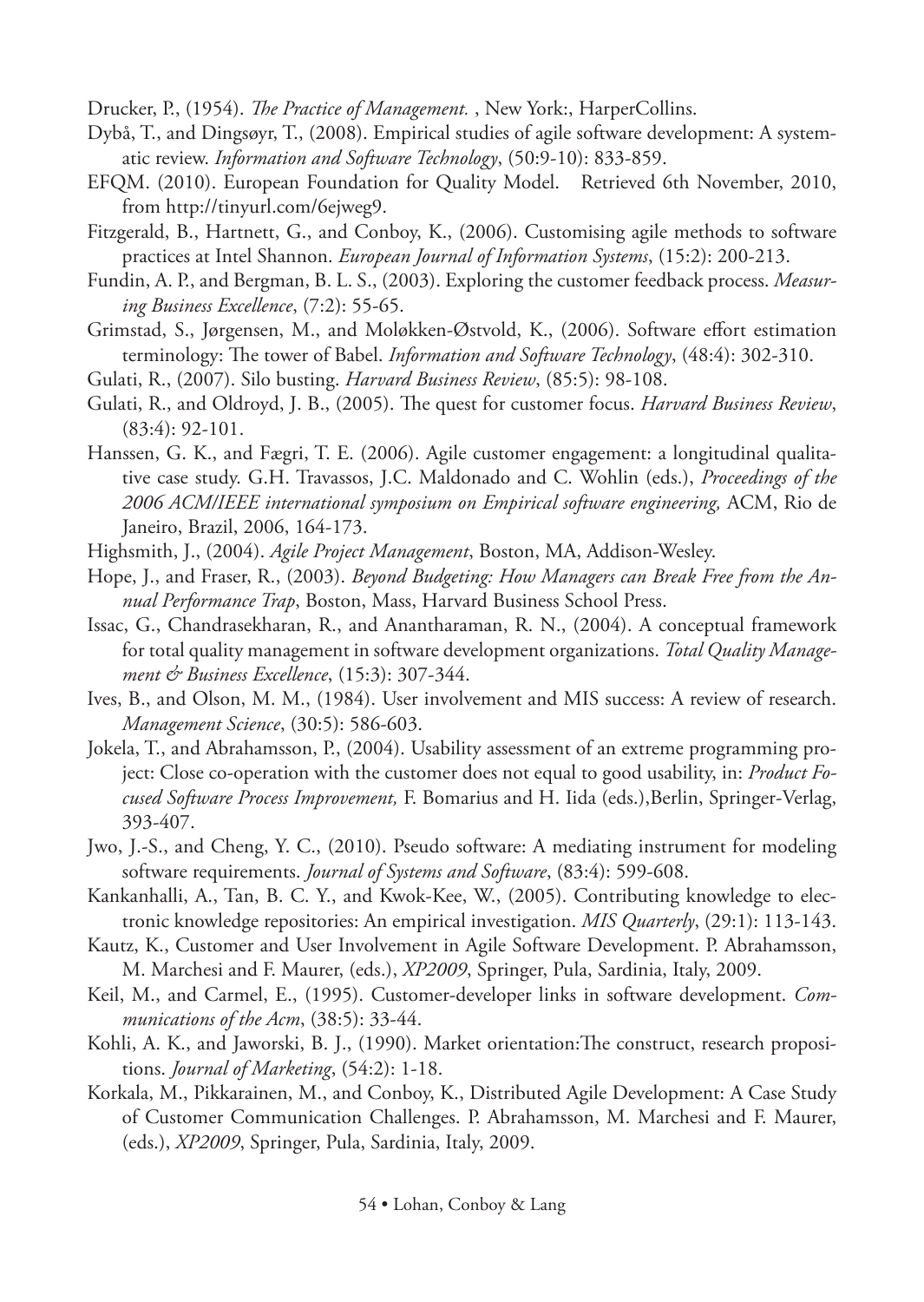- Kumar, V., Venkatesan, R., and Reinartz, W., (2008). Performance implications of adopting a customer-focused sales campaign. *Journal of Marketing*, (72:5): 50-68.
- Kyng, M., (2010). Bridging the gap between politics and techniques: On the next practices of participatory design. *Scandinavian Journal of Information Systems*, (22:1): 49-68.
- Lee, G., and Xia, W., (2005). The ability of information systems development project teams to respond to business and technology changes: A study of flexibility measures. *European Journal of Information Systems*, (14:1): 75-92.
- Lees, J. D., (1987). Successful development of small business information systems. *Journal of Systems Management*, (38:8): 32-39.
- Liang, T.-P., and Tanniru, M., (2006). Special section: Customer-centric information systems. *Journal of Management Information Systems*, (23:3): 9-15.
- Lin, W. T., and Shao, B. B. M., (2000). The relationship between user participation and system success: a simultaneous contingency approach. *Information & Management*, (37:6): 283- 295.
- Lindvall, M., Muthig, D., Dagnino, A., Wallin, C., Stupperich, M., Kiefer, D., May, J., and Kahkonen, T., (2004). Agile software development in large organizations. *Computer*, (37:12): 26-34.
- Maiden, N., and Jones, S., (2010). Agile requirements: Can we have our cake and eat it too? *IEEE Software*, (27:3): 87-88.
- Mann, C., and Maurer, F., A case study on the impact of Scrum on overtime and customer satisfaction, *ADC 05*, IEEE Computer Society, Denver, 2005.
- Martin, A., Biddle, R., and Noble, J., The XP customer team: A Grounded Theory, *Agile Conference, 2009*, 24-28 Aug. 2009, 2009, pp. 57-64.
- Miles, M., and Huberman, A., (1994). *Qualitative Data Analysis: An Expanded Sourcebook*, (2nd Edition ed.), London, Sage.
- Misra, S. C., Kumar, V., and Kumar, U., (2009). Identifying some important success factors in adopting agile software development practices. *The Journal of Systems and Software*, (82:11): 1869-1890.
- Moe, N. B., Dingsoyr, T., and Dyba, T., (2010). A teamwork model for understanding an agile team: A case study of a Scrum project. *Information and Software Technology*, (52:5): 480- 491.
- Mohr-Jackson, I., (1991). Broadening the market orientation: An added focus on internal customers. *Human Resource Management*, (30:4): 455-467.
- Molokken-Ostvold, K., and Furulund, K. M., The relationship between customer collaboration and software project overruns, *AGILE 2007*, 2007, pp. 72-83.
- Narver, J. C., and Slater, S. F., (1990). The effect of a market orientation on business profitability. *Journal of Marketing*, (54:4): 20-35.
- Neill, C. J., and Laplante, P. A., (2003). Requirements engineering: The state of the practice. *IEEE Software*, (20:6): 40-45.
- OED. (2011). Focus Definition. Retrieved 3 January, 2011, from http://www.oed.com/view/ Entry/72350
- Ovaska, P., Rossi, M., and Smolander, K., (2005). Filtering, negotiating and shifting in the understanding of information system requirements. *Scandinavian Journal of Information Systems*, (17:1): 31-66.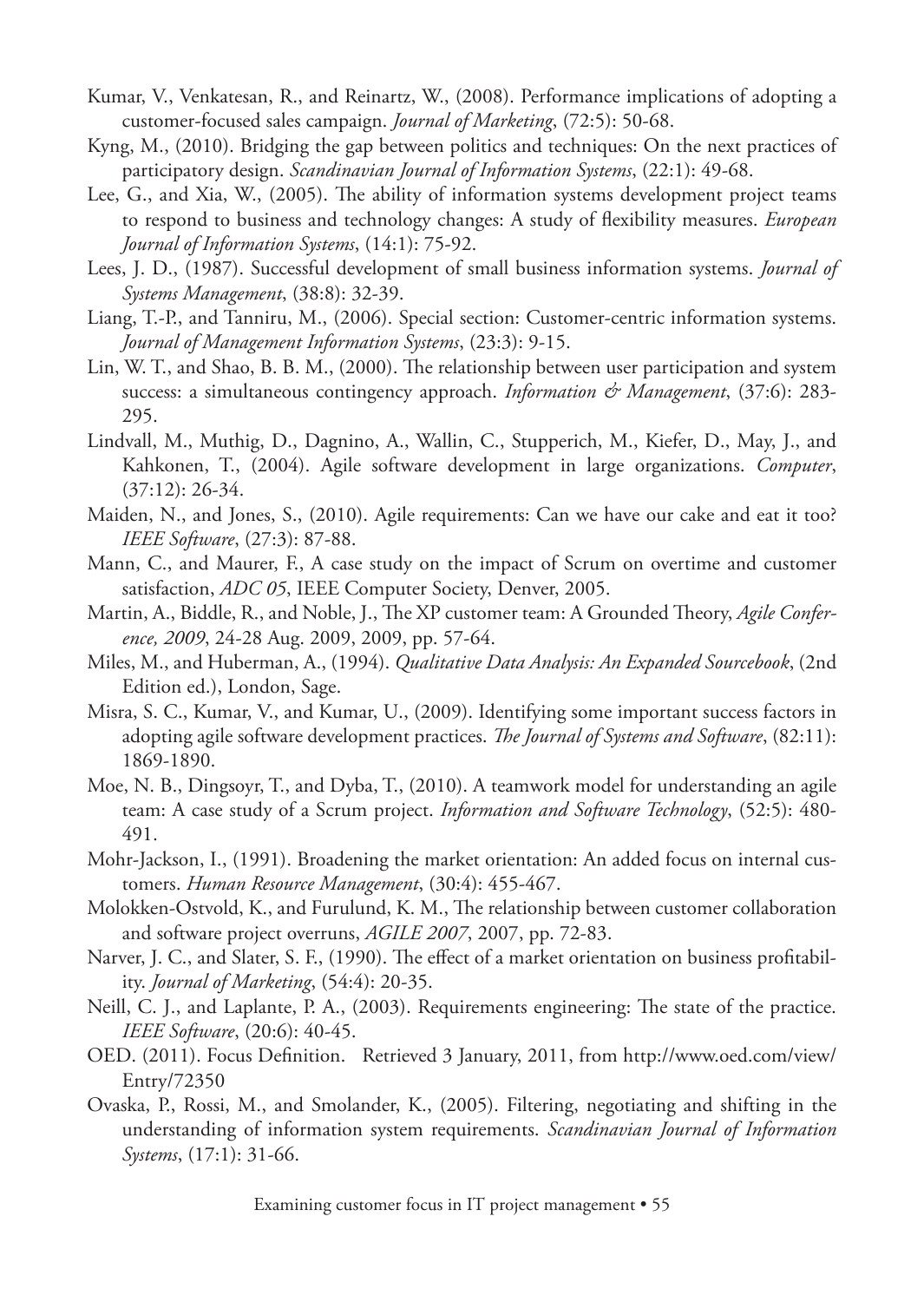- Parzinger, M. J., and Nath, R., (2000). A study of the relationships between total quality management implementation factors and software quality. *Total Quality Management*, (11:3): 353-371.
- Petter, S., Straub, D., and Rai, A., (2007). Specifying formative constructs in information systems research. *Mis Quarterly*, (31:4): 623-656.
- Pikkarainen, M., Haikara, J., Salo, O., Abrahamsson, P., and Still, J., (2008). The impact of agile practices on communication in software development. *Empirical Software Engineering*, (13:3): 303-337.
- Ravichandran, T., and Rai, A., (1999). Total quality management in information systems development: Key constructs and relationships. *Journal of Management Information Systems*, (16:3): 119-155.
- Rubin, H., and Rubin, I., (2005). *Qualitative Interviewing: The Art of Hearing Data*, Thousand Oaks, CA, Sage.
- Sampson, S. E., (1996). Ramifications of monitoring service quality through passively solicited customer feedback. *Decision Sciences*, (27:4): 601-622.
- Sampson, S. E., (1998). Gathering customer feedback via the internet: Instruments and prospects. *Industrial Management + Data Systems*, (98:2): 71-82.
- Schwaber, K., (2004). *Agile Project Management with Scrum*, Redmond, WA., Microsoft Press.
- Schwaber, K., and Beedle, M., (2002). *Agile software development with scrum*, Upper Saddle River, NJ, Prentice Hall.
- Seybold, P. B., (2001). Get inside the lives of your customers. *Harvard Business Review*, (79:5): 80-89.
- Shah, D., Rust, R. T., Parasuraman, A., Staelin, R., and Day, G. S., (2006). The path to customer centricity. *Journal of Service Research*, (9:2): 113-124.
- Shalloway, A., Beaver, G., and Trott, J. R., (2009). *Lean-Agile Software Development*, Upper Saddle River, NJ., Addison-Wesley.
- Silverman, D., (2005). *Doing Qualitative Research*, (2nd Edition ed.), London, Sage.
- Slaughter, S. A., Levine, L., Ramesh, B., Pries-Heje, J., and Baskerville, R., (2006). Aligning software processes with strategy. *MIS Quarterly*, (30:4): 891-918.
- Sousa, R., (2003). Linking quality management to manufacturing strategy: an empirical investigation of customer focus practices. *Journal of Operations Management*, (21:1): 1-18.
- Srivastava, A., Bartol, K. M., and Locke, E. A., (2006). Empowering leadership in management teams: Effects on knowledge sharing, efficacy, and performance. *Academy of Management Journal*, (49:6): 1239-1251.
- Stake, R., (1995). *The Art of Case Study Research*, Thousand Oaks, CA, Sage.
- Stylianou, A. C., Kumar, R. L., and Khouja, M. J., (1997). A total quality management-based systems development process. *The DATA BASE for Advances in Information Systems*, (28:3): 59-71.
- Svensson, H., and Host, M., Views from an organization on how agile development affects its collaboration with a software development team, *Proceedings of the 9th European conference on software maintenance and reengineering (CSMR)*, Bomarius, F., and Komi-Sirviö, S. Manchester, UK, 2005, pp. 256–264.
- Tiwana, A., and Keil, M., (2006). Functionality risk in information systems development: An empirical investigation. *Ieee Transactions on Engineering Management*, (53:3): 412-425.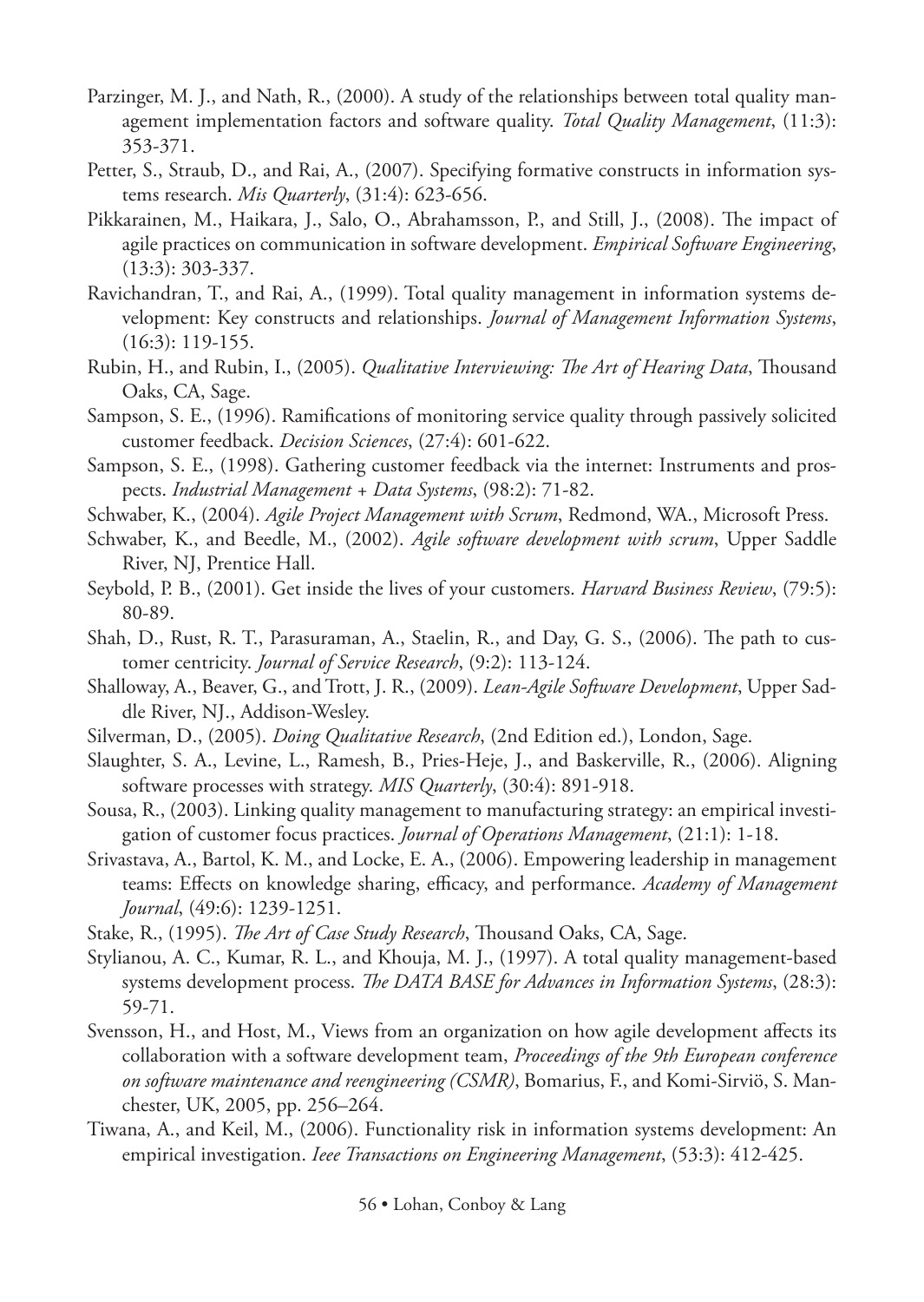- Version-One. (2009). State of Agile Survey, fourth anual survey. Retrieved 2nd November, 2010, from http://tinyurl.com/72b2lpk.
- Wagner, C., and Majchrzak, A., (2007). Enabling customer-centricity using Wikis and the Wiki way. *Journal of Management Information Systems*, (23:3): 17-43.
- Wengraf, T., (2001). *Qualitative Research Interviewing*, London, Sage.
- Yin, K., Robert., (2003). *Case Study Research: Design and Methods*, Thousand Oaks, California, Sage.
- Yin, K. R., (2009). *Case Study Research: Design and Methods*, (4th ed.), London, Sage Publications.
- Zultner, R. E., (1993). TQM for technical teams. *Communications of the Acm*, (36:10): 79-91.

#### **Appendix A: Sample interview questions**

- How do you receive customer requirements? (What do you like/dislike about this process?) Get examples.
- How would you describe your working relationship with your customer (or proxy customer)? (What works well? what doesn't? Do you know/understand your customer? What are the levels of interaction?)
- Do you get information on customer needs? Do you get forward looking information on customer needs? (How is this gathered? Analysed? Disseminated? Why is it/is it not?)
- What type of customer feedback do you receive? (Satisfaction surveys, email, meetings, pat on the back?) What do you do with this information? How is it used? Training? Process improvement?
- Is there a process or mechanism whereby you can share information on customers or your experiences with customers? With others? (Other teams or individuals, e.g. knowledge repositories.) Elaborate on this if necessary, what is the process? Ask about incentives?
- How involved are the customers in the development process? (On-site? Daily communications? Weekly? Etc.) Are customers aware of the project status? How?